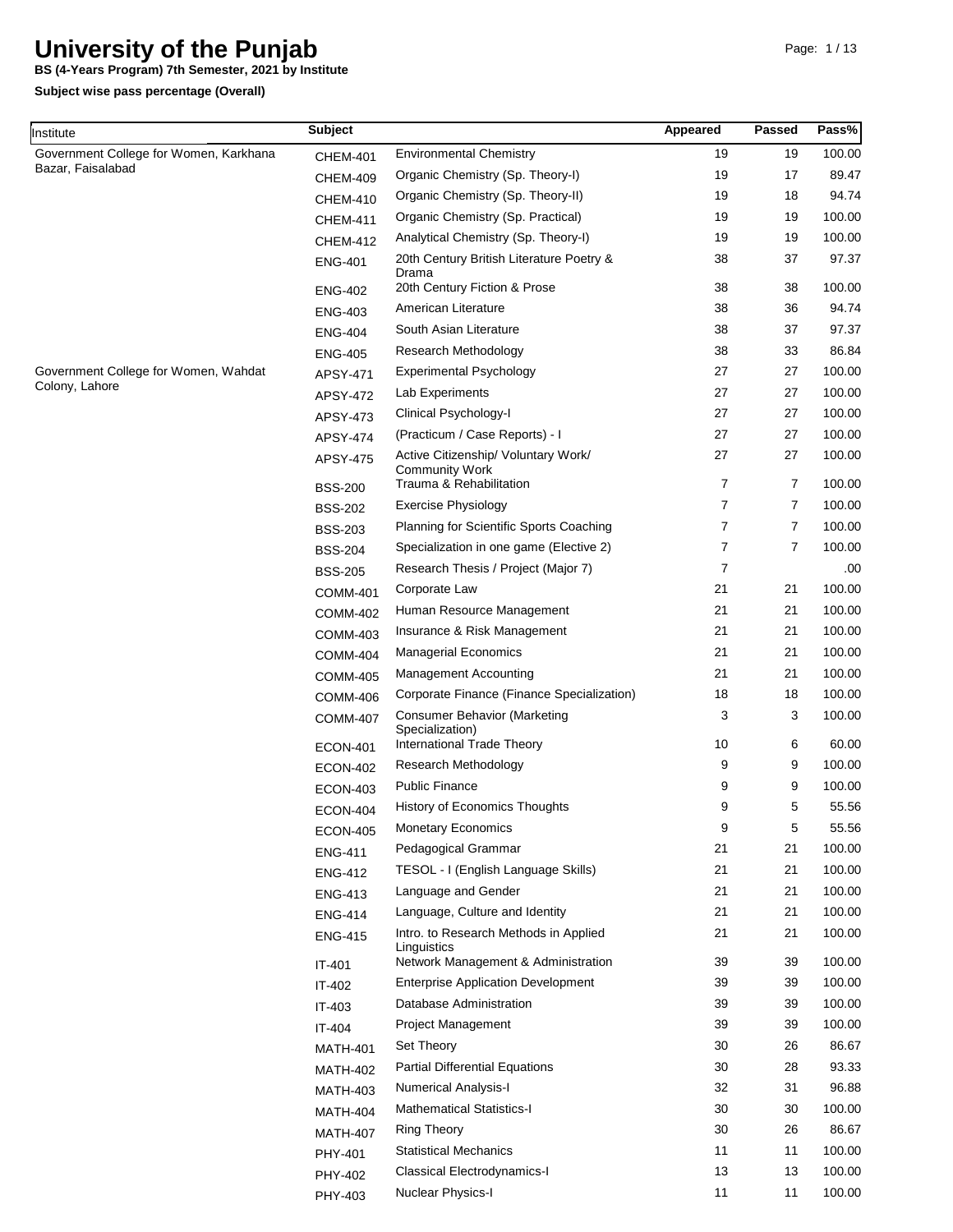**BS (4-Years Program) 7th Semester, 2021 by Institute**

| Institute                                   | <b>Subject</b>  |                                              | Appeared | Passed | Pass%  |
|---------------------------------------------|-----------------|----------------------------------------------|----------|--------|--------|
| Government College for Women, Wahdat        | PHY-404         | <b>Relativity and Cosmology</b>              | 11       | 11     | 100.00 |
| Colony, Lahore                              | PHY-407         | Particle Physics-I                           | 11       | 11     | 100.00 |
|                                             | <b>PHY-408</b>  | Particle Physics-II                          | 12       | 12     | 100.00 |
| Government College of Science, Wahdat Road, | ARB-401         | Arabic-VII                                   | 36       | 31     | 86.11  |
| Lahore                                      | BBA-401         | <b>Small Business Management</b>             | 64       | 64     | 100.00 |
|                                             | <b>BBA-402</b>  | Pakistan Economy                             | 64       | 64     | 100.00 |
|                                             | <b>BBA-403</b>  | Mathematics (Advanced)                       | 77       | 66     | 85.71  |
|                                             | <b>BBA-404</b>  | <b>Managerial Accounting</b>                 | 33       | 30     | 90.91  |
|                                             | <b>BBA-405</b>  | <b>Financial Analysis</b>                    | 30       | 30     | 100.00 |
|                                             | <b>BBA-406</b>  | Sales Management                             | 25       | 25     | 100.00 |
|                                             | <b>BBA-407</b>  | <b>Marketing Research</b>                    | 26       | 26     | 100.00 |
|                                             | <b>BBA-408</b>  | Strategic Human Resource Management          | 10       | 10     | 100.00 |
|                                             | BBA-409         | Organizational Development                   | 10       | 10     | 100.00 |
|                                             | <b>BOT-401</b>  | Air Pollution, its Impacts and Control       | 39       | 39     | 100.00 |
|                                             | <b>BOT-402</b>  | Air Pollution, its Impacts and Control (LAB) | 38       | 38     | 100.00 |
|                                             | <b>BOT-403</b>  | Biohazards, Biosafety, Bioethics             | 39       | 38     | 97.44  |
|                                             | <b>BOT-404</b>  | Biohazards, Biosafety, Bioethics (LAB)       | 38       | 38     | 100.00 |
|                                             | <b>BOT-405</b>  | Plant Nutrition and soil Fertility           | 39       | 39     | 100.00 |
|                                             | <b>BOT-406</b>  | Plant Nutrition and Soil Fertility (LAB)     | 38       | 38     | 100.00 |
|                                             | <b>BOT-407</b>  | Biodegradation and Bioremediation            | 38       | 37     | 97.37  |
|                                             | <b>BOT-408</b>  | Biodegradation and Bioremediation (LAB)      | 38       | 38     | 100.00 |
|                                             | <b>BSCS-401</b> | Research Methods-II                          | 44       | 42     | 95.45  |
|                                             | <b>BSCS-402</b> | Developmental Communication Journalism       | 34       | 33     | 97.06  |
|                                             | <b>BSCS-403</b> | Media Ethics & Laws                          | 35       | 33     | 94.29  |
|                                             | <b>BSCS-408</b> | Advertising-I                                | 33       | 32     | 96.97  |
|                                             | <b>BSCS-409</b> | <b>Public Relations-I</b>                    | 40       | 39     | 97.50  |
|                                             | <b>CHEM-401</b> | <b>Environmental Chemistry</b>               | 44       | 44     | 100.00 |
|                                             | <b>CHEM-403</b> | Physical Chemistry (Sp. Theory-I)            | 11       | 10     | 90.91  |
|                                             | <b>CHEM-406</b> | Inorganic Chemistry (Sp. Theory-I)           | 9        | 9      | 100.00 |
|                                             | <b>CHEM-407</b> | Inorganic Chemistry (Sp. Theory-II)          | 9        | 9      | 100.00 |
|                                             | <b>CHEM-408</b> | Inorganic Chemistry (Sp. Practical)          | 9        | 9      | 100.00 |
|                                             | <b>CHEM-409</b> | Organic Chemistry (Sp. Theory-I)             | 9        | 9      | 100.00 |
|                                             | <b>CHEM-410</b> | Organic Chemistry (Sp. Theory-II)            | 9        | 9      | 100.00 |
|                                             | <b>CHEM-411</b> | Organic Chemistry (Sp. Practical)            | 9        | 9      | 100.00 |
|                                             | <b>CHEM-412</b> | Analytical Chemistry (Sp. Theory-I)          | 11       | 11     | 100.00 |
|                                             | <b>CHEM-413</b> | Analytical Chemistry (Sp. Theory-II)         | 8        | 8      | 100.00 |
|                                             | <b>CHEM-414</b> | Analytical Chemistry (Sp. Practical)         | 8        | 8      | 100.00 |
|                                             | <b>CHEM-415</b> | Applied Chemistry (Sp. Theory-I)             | 13       | 13     | 100.00 |
|                                             | <b>CHEM-416</b> | Applied Chemistry (Sp. Theory-II)            | 8        | 8      | 100.00 |
|                                             | <b>CHEM-417</b> | Applied Chemistry (Sp. Practical)            | 8        | 8      | 100.00 |
|                                             | <b>CHEM-418</b> | Bio Chemistry (Sp. Theory-I)                 | 12       | 12     | 100.00 |
|                                             | <b>CHEM-419</b> | Bio Chemistry (Sp. Theory-II)                | 10       | 10     | 100.00 |
|                                             | <b>CHEM-421</b> | Bio Chemistry (Sp. Practical)                | 10       | 10     | 100.00 |
|                                             | <b>ECON-401</b> | International Trade Theory                   | 41       | 23     | 56.10  |
|                                             | <b>ECON-402</b> | Research Methodology                         | 36       | 34     | 94.44  |
|                                             | <b>ECON-403</b> | <b>Public Finance</b>                        | 39       | 37     | 94.87  |
|                                             | <b>ECON-404</b> | History of Economics Thoughts                | 32       | 27     | 84.38  |
|                                             | <b>ECON-405</b> | <b>Monetary Economics</b>                    | 29       | 27     | 93.10  |
|                                             | EDE-170         | Sociology IV                                 | 36       | 35     | 97.22  |
|                                             | EDE-323         | School Organization and Management           | 35       | 35     | 100.00 |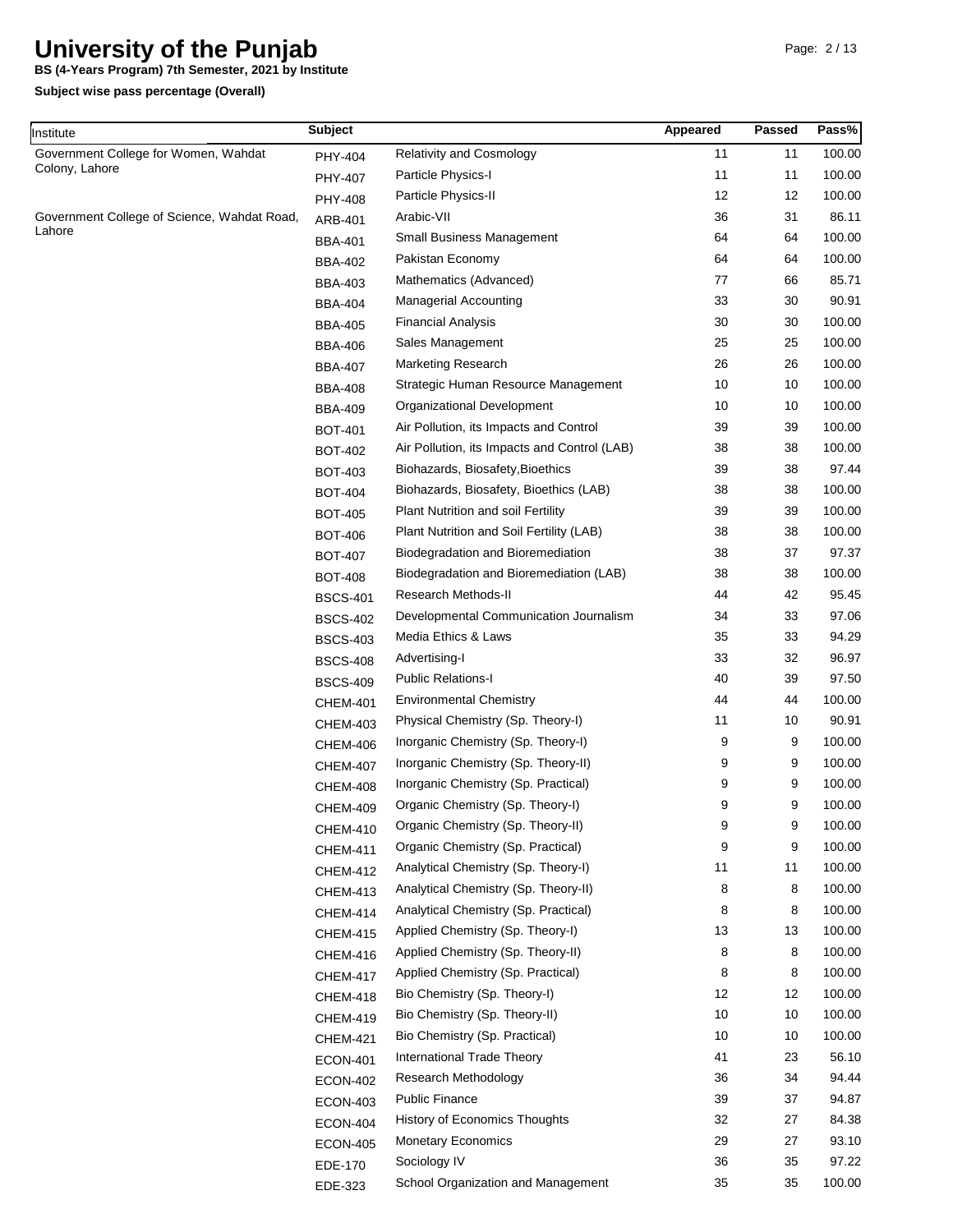**BS (4-Years Program) 7th Semester, 2021 by Institute**

**Subject wise pass percentage (Overall)**

**Institute** 

| nstitute                                    | <b>Subject</b>  |                                                  | Appeared | Passed         | Pass%  |
|---------------------------------------------|-----------------|--------------------------------------------------|----------|----------------|--------|
| Government College of Science, Wahdat Road, | EDE-327         | <b>Technical Writing and Presentation Skills</b> | 35       | 35             | 100.00 |
| Lahore                                      | EDE-397         | Practice Teaching (Long)-I                       | 35       | 35             | 100.00 |
|                                             | <b>ENG-401</b>  | 20th Century British Literature Poetry &         | 41       | 41             | 100.00 |
|                                             | <b>ENG-402</b>  | Drama<br>20th Century Fiction & Prose            | 41       | 41             | 100.00 |
|                                             | <b>ENG-403</b>  | American Literature                              | 41       | 41             | 100.00 |
|                                             | <b>ENG-404</b>  | South Asian Literature                           | 41       | 41             | 100.00 |
|                                             | <b>ENG-405</b>  | Research Methodology                             | 41       | 32             | 78.05  |
|                                             | <b>ISE-401</b>  | Comparative Study of Religions-I                 | 34       | 33             | 97.06  |
|                                             | <b>ISE-402</b>  | <b>Islamic Economics-I</b>                       | 34       | 33             | 97.06  |
|                                             | <b>ISE-403</b>  | History & Priniciples of Tafsir                  | 36       | 34             | 94.44  |
|                                             | <b>ISE-404</b>  | Modern Tools of Research                         | 34       | 33             | 97.06  |
|                                             | IT-401          | Network Management & Administration              | 51       | 50             | 98.04  |
|                                             | IT-402          | <b>Enterprise Application Development</b>        | 51       | 50             | 98.04  |
|                                             | IT-403          | Database Administration                          | 51       | 50             | 98.04  |
|                                             | IT-404          | <b>Project Management</b>                        | 51       | 50             | 98.04  |
|                                             | <b>MATH-401</b> | Set Theory                                       | 25       | 25             | 100.00 |
|                                             | <b>MATH-402</b> | <b>Partial Differential Equations</b>            | 32       | 30             | 93.75  |
|                                             | <b>MATH-403</b> | <b>Numerical Analysis-I</b>                      | 30       | 30             | 100.00 |
|                                             | <b>MATH-404</b> | <b>Mathematical Statistics-I</b>                 | 37       | 35             | 94.59  |
|                                             | <b>MATH-407</b> | <b>Ring Theory</b>                               | 25       | 25             | 100.00 |
|                                             | PHY-401         | <b>Statistical Mechanics</b>                     | 37       | 33             | 89.19  |
|                                             | PHY-402         | Classical Electrodynamics-I                      | 44       | 44             | 100.00 |
|                                             | PHY-403         | Nuclear Physics-I                                | 37       | 37             | 100.00 |
|                                             | PHY-404         | <b>Relativity and Cosmology</b>                  | 37       | 37             | 100.00 |
|                                             | PHY-407         | Particle Physics-I                               | 2        | $\overline{2}$ | 100.00 |
|                                             | PHY-408         | Particle Physics-II                              | 2        | $\overline{2}$ | 100.00 |
|                                             | PHY-419         | Solid State Physics-I                            | 35       | 35             | 100.00 |
|                                             | PHY-421         | Solid State Physics-II                           | 35       | 35             | 100.00 |
|                                             | <b>POL-401</b>  | Methods of Study & Research                      | 34       | 31             | 91.18  |
|                                             | <b>POL-402</b>  | Foreign Policy Analysis                          | 33       | 33             | 100.00 |
|                                             | <b>POL-403</b>  | Public International Law-I                       | 33       | 33             | 100.00 |
|                                             | <b>POL-404</b>  | Foreign Policy of Pakistan                       | 35       | 35             | 100.00 |
|                                             | <b>POL-405</b>  | Diplomacy                                        | 33       | 33             | 100.00 |
|                                             | <b>POL-406</b>  | Foreign Policies of USA and UK                   | 33       | 33             | 100.00 |
|                                             | SOC-401         | Sociology of Health & Illness                    | 32       | 30             | 93.75  |
|                                             | SOC-402         | Web Survey & SPSS                                | 32       | 31             | 96.88  |
|                                             | SOC-403         | Electronic Media and Virtual Society             | 32       | 32             | 100.00 |
|                                             | SOC-404         | Conflict And Alternative Dispute Resolution      | 32       | 30             | 93.75  |
|                                             | SOC-405         | Internship                                       | 32       | 32             | 100.00 |
|                                             | <b>STAT-401</b> | Statistical Inference-I (Theory)                 | 32       | 13             | 40.63  |
|                                             | <b>STAT-402</b> | Statistical Inference-I (LAB)                    | 33       | 32             | 96.97  |
|                                             | STAT-403        | <b>Basic Econometrics (Theory)</b>               | 38       | 34             | 89.47  |
|                                             | <b>STAT-404</b> | <b>Basic Econometrics (LAB)</b>                  | 33       | 32             | 96.97  |
|                                             | <b>STAT-405</b> | C++ Computer Programming Language                | 32       | 30             | 93.75  |
|                                             | <b>STAT-406</b> | Research Methodology                             | 40       | 39             | 97.50  |
|                                             | <b>STAT-411</b> | Time Series Analysis-I                           | 32       | 29             | 90.63  |
|                                             | <b>STAT-412</b> | <b>Operation Research</b>                        | 32       | 31             | 96.88  |
|                                             | <b>URDU-401</b> | Lasaniyaat                                       | 26       | 23             | 88.46  |
|                                             | <b>URDU-402</b> | Asoolay Tehqiqu o Tadveen                        | 26       | 25             | 96.15  |
|                                             | <b>URDU-409</b> | Urdu adab ka ta niysi mutila                     | 26       | 25             | 96.15  |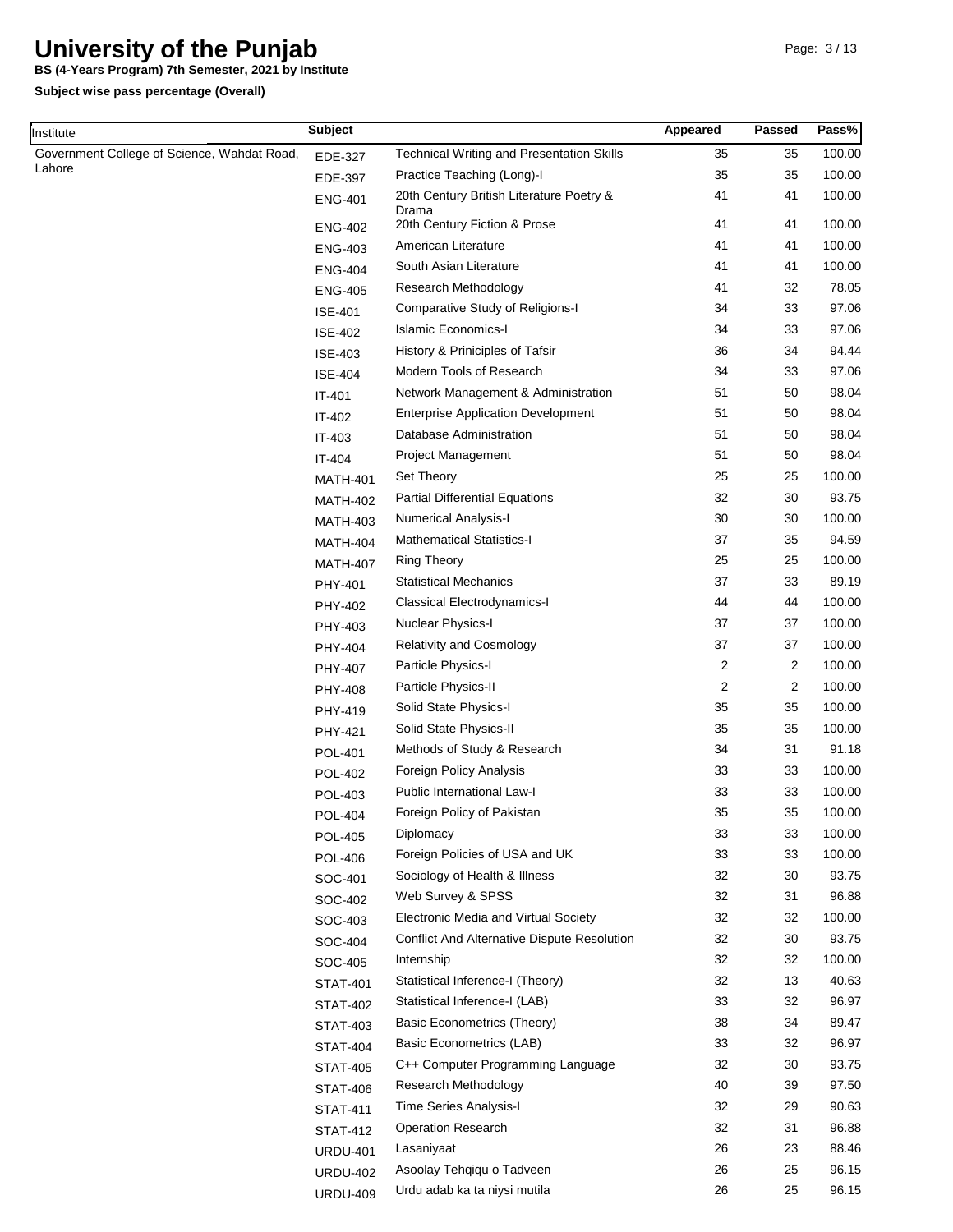**BS (4-Years Program) 7th Semester, 2021 by Institute**

| nstitute                                    | <b>Subject</b>  |                                                        | Appeared | Passed | Pass%  |
|---------------------------------------------|-----------------|--------------------------------------------------------|----------|--------|--------|
| Government College of Science, Wahdat Road, | <b>URDU-410</b> | Urdu adab kay muntakhib komi o                         | 26       | 25     | 96.15  |
| Lahore                                      | ZOOL-401        | bynoulaqwami marakz<br><b>Principle of Systematics</b> | 43       | 41     | 95.35  |
|                                             | ZOOL-402        | Principle of Systematics (LAB)                         | 43       | 40     | 93.02  |
|                                             | ZOOL-403        | Palaeontology                                          | 43       | 43     | 100.00 |
|                                             | ZOOL-404        | Palaeontology (LAB)                                    | 43       | 43     | 100.00 |
|                                             | ZOOL-405        | Economic Zoology                                       | 44       | 44     | 100.00 |
|                                             | ZOOL-406        | Economic Zoology (LAB)                                 | 43       | 43     | 100.00 |
|                                             | ZOOL-415        | General Microbiology                                   | 43       | 43     | 100.00 |
|                                             | ZOOL-416        | General Microbiology (LAB)                             | 43       | 43     | 100.00 |
|                                             | ZOOL-417        | Applied Microbiology                                   | 43       | 43     | 100.00 |
|                                             | ZOOL-418        | Applied Microbiology (LAB)                             | 43       | 43     | 100.00 |
| Government College, Gujranwala              | <b>BOT-401</b>  | Air Pollution, its Impacts and Control                 | 48       | 48     | 100.00 |
|                                             | <b>BOT-402</b>  | Air Pollution, its Impacts and Control (LAB)           | 48       | 48     | 100.00 |
|                                             | <b>BOT-403</b>  | Biohazards, Biosafety, Bioethics                       | 48       | 48     | 100.00 |
|                                             | <b>BOT-404</b>  | Biohazards, Biosafety, Bioethics (LAB)                 | 48       | 48     | 100.00 |
|                                             | <b>BOT-405</b>  | Plant Nutrition and soil Fertility                     | 48       | 48     | 100.00 |
|                                             | <b>BOT-406</b>  | Plant Nutrition and Soil Fertility (LAB)               | 48       | 48     | 100.00 |
|                                             | <b>BOT-407</b>  | Biodegradation and Bioremediation                      | 48       | 48     | 100.00 |
|                                             | <b>BOT-408</b>  | Biodegradation and Bioremediation (LAB)                | 48       | 48     | 100.00 |
|                                             | <b>CHEM-401</b> | <b>Environmental Chemistry</b>                         | 41       | 41     | 100.00 |
|                                             | <b>CHEM-406</b> | Inorganic Chemistry (Sp. Theory-I)                     | 20       | 20     | 100.00 |
|                                             | <b>CHEM-407</b> | Inorganic Chemistry (Sp. Theory-II)                    | 20       | 20     | 100.00 |
|                                             | <b>CHEM-408</b> | Inorganic Chemistry (Sp. Practical)                    | 20       | 20     | 100.00 |
|                                             | <b>CHEM-412</b> | Analytical Chemistry (Sp. Theory-I)                    | 36       | 36     | 100.00 |
|                                             | <b>CHEM-418</b> | Bio Chemistry (Sp. Theory-I)                           | 19       | 19     | 100.00 |
|                                             | <b>CHEM-419</b> | Bio Chemistry (Sp. Theory-II)                          | 19       | 19     | 100.00 |
|                                             | <b>CHEM-421</b> | Bio Chemistry (Sp. Practical)                          | 19       | 19     | 100.00 |
|                                             | <b>COMM-401</b> | Corporate Law                                          | 16       | 16     | 100.00 |
|                                             | <b>COMM-402</b> | Human Resource Management                              | 16       | 16     | 100.00 |
|                                             | <b>COMM-403</b> | Insurance & Risk Management                            | 16       | 14     | 87.50  |
|                                             | <b>COMM-404</b> | <b>Managerial Economics</b>                            | 16       | 15     | 93.75  |
|                                             | <b>COMM-405</b> | <b>Management Accounting</b>                           | 16       | 16     | 100.00 |
|                                             | <b>COMM-406</b> | Corporate Finance (Finance Specialization)             | 9        | 9      | 100.00 |
|                                             | <b>COMM-407</b> | <b>Consumer Behavior (Marketing</b><br>Specialization) | 7        | 7      | 100.00 |
|                                             | <b>ENG-401</b>  | 20th Century British Literature Poetry &<br>Drama      | 45       | 44     | 97.78  |
|                                             | <b>ENG-402</b>  | 20th Century Fiction & Prose                           | 45       | 45     | 100.00 |
|                                             | <b>ENG-403</b>  | American Literature                                    | 47       | 47     | 100.00 |
|                                             | <b>ENG-404</b>  | South Asian Literature                                 | 45       | 44     | 97.78  |
|                                             | <b>ENG-405</b>  | Research Methodology                                   | 45       | 33     | 73.33  |
|                                             | IT-401          | Network Management & Administration                    | 56       | 56     | 100.00 |
|                                             | IT-402          | <b>Enterprise Application Development</b>              | 56       | 56     | 100.00 |
|                                             | IT-403          | Database Administration                                | 56       | 56     | 100.00 |
|                                             | IT-404          | <b>Project Management</b>                              | 57       | 57     | 100.00 |
|                                             | <b>MATH-401</b> | Set Theory                                             | 58       | 56     | 96.55  |
|                                             | <b>MATH-402</b> | <b>Partial Differential Equations</b>                  | 59       | 52     | 88.14  |
|                                             | <b>MATH-403</b> | <b>Numerical Analysis-I</b>                            | 58       | 55     | 94.83  |
|                                             | <b>MATH-407</b> | <b>Ring Theory</b>                                     | 59       | 57     | 96.61  |
|                                             | <b>MATH-408</b> | Number Theory-I                                        | 60       | 59     | 98.33  |
|                                             | PHY-401         | <b>Statistical Mechanics</b>                           | 104      | 103    | 99.04  |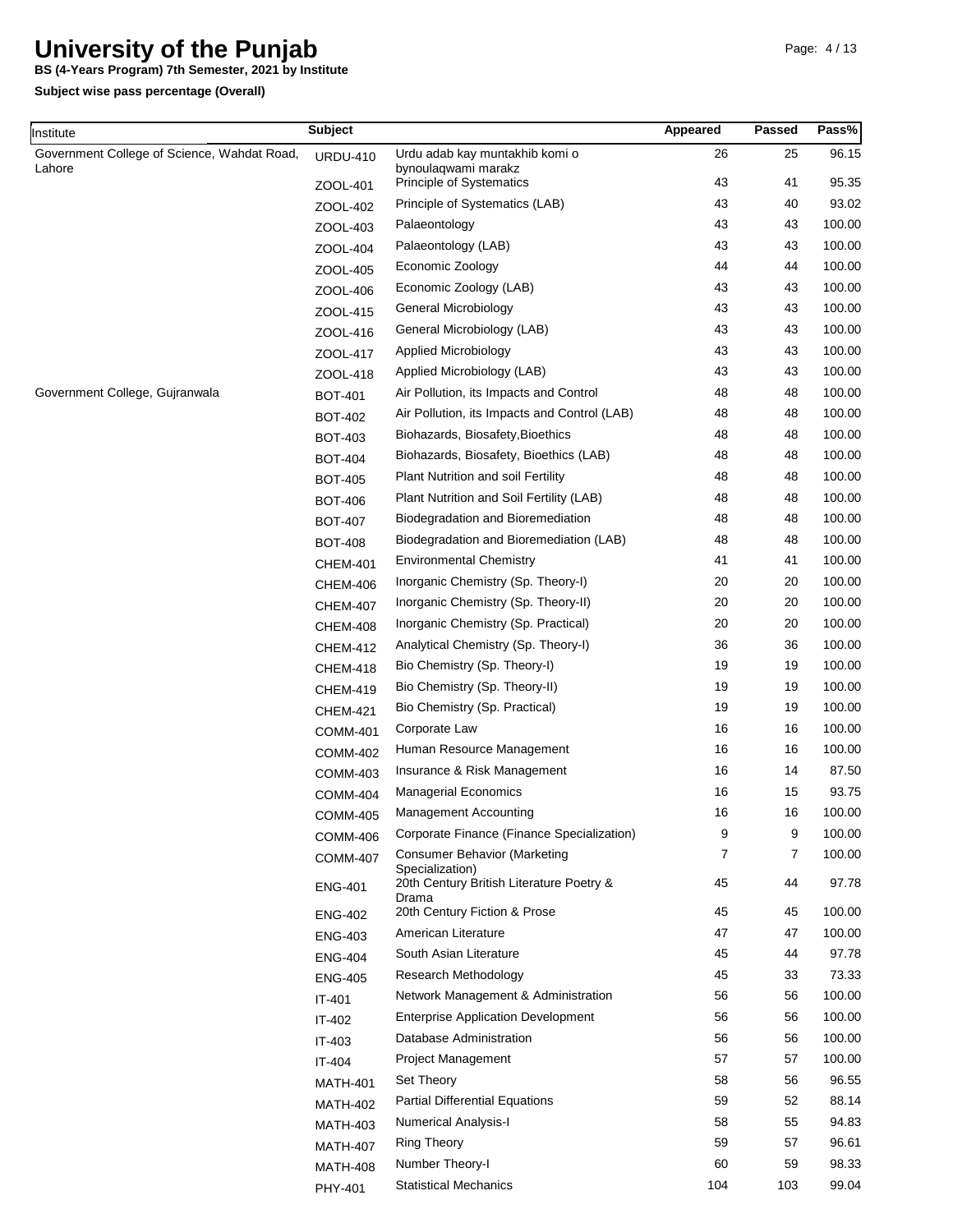**BS (4-Years Program) 7th Semester, 2021 by Institute**

| Institute                                   | <b>Subject</b>  |                                                              | Appeared | <b>Passed</b> | Pass%  |
|---------------------------------------------|-----------------|--------------------------------------------------------------|----------|---------------|--------|
| Government College, Gujranwala              | PHY-402         | Classical Electrodynamics-I                                  | 109      | 106           | 97.25  |
|                                             | PHY-403         | Nuclear Physics-I                                            | 103      | 100           | 97.09  |
|                                             | PHY-404         | <b>Relativity and Cosmology</b>                              | 104      | 103           | 99.04  |
|                                             | PHY-411         | Advanced Electronics-I (Theory)                              | 104      | 104           | 100.00 |
|                                             | PHY-412         | Advanced Electronics-II (Lab)                                | 103      | 103           | 100.00 |
|                                             | <b>STAT-401</b> | Statistical Inference-I (Theory)                             | 32       | 24            | 75.00  |
|                                             | <b>STAT-402</b> | Statistical Inference-I (LAB)                                | 32       | 32            | 100.00 |
|                                             | <b>STAT-403</b> | Basic Econometrics (Theory)                                  | 32       | 31            | 96.88  |
|                                             | <b>STAT-404</b> | Basic Econometrics (LAB)                                     | 32       | 30            | 93.75  |
|                                             | <b>STAT-405</b> | C++ Computer Programming Language                            | 32       | 32            | 100.00 |
|                                             | <b>STAT-406</b> | Research Methodology                                         | 32       | 32            | 100.00 |
|                                             | <b>STAT-411</b> | Time Series Analysis-I                                       | 32       | 32            | 100.00 |
|                                             | <b>STAT-412</b> | Operation Research                                           | 32       | 32            | 100.00 |
|                                             | ZOOL-401        | Principle of Systematics                                     | 44       | 44            | 100.00 |
|                                             | ZOOL-402        | Principle of Systematics (LAB)                               | 43       | 43            | 100.00 |
|                                             | ZOOL-403        | Palaeontology                                                | 44       | 44            | 100.00 |
|                                             | ZOOL-404        | Palaeontology (LAB)                                          | 43       | 43            | 100.00 |
|                                             | ZOOL-405        | Economic Zoology                                             | 44       | 44            | 100.00 |
|                                             | ZOOL-406        | Economic Zoology (LAB)                                       | 43       | 43            | 100.00 |
|                                             | ZOOL-415        | General Microbiology                                         | 46       | 46            | 100.00 |
|                                             | ZOOL-416        | General Microbiology (LAB)                                   | 43       | 43            | 100.00 |
|                                             | ZOOL-417        | Applied Microbiology                                         | 50       | 50            | 100.00 |
|                                             | ZOOL-418        | Applied Microbiology (LAB)                                   | 43       | 43            | 100.00 |
| Government Degree College for Women,        | <b>APSY-471</b> | <b>Experimental Psychology</b>                               | 23       | 23            | 100.00 |
| Raiwind, Lahore                             | APSY-472        | Lab Experiments                                              | 23       | 23            | 100.00 |
|                                             | APSY-473        | Clinical Psychology-I                                        | 23       | 23            | 100.00 |
|                                             | <b>APSY-474</b> | (Practicum / Case Reports) - I                               | 23       | 23            | 100.00 |
|                                             | <b>APSY-475</b> | Active Citizenship/ Voluntary Work/<br><b>Community Work</b> | 23       | 23            | 100.00 |
|                                             | <b>BSCS-401</b> | <b>Research Methods-II</b>                                   | 14       | 13            | 92.86  |
|                                             | <b>BSCS-402</b> | Developmental Communication Journalism                       | 14       | 13            | 92.86  |
|                                             | <b>BSCS-403</b> | Media Ethics & Laws                                          | 14       | 13            | 92.86  |
|                                             | <b>BSCS-408</b> | Advertising-I                                                | 14       | 12            | 85.71  |
|                                             | <b>BSCS-409</b> | <b>Public Relations-I</b>                                    | 14       | 14            | 100.00 |
| Government Fatima Jinnah College for Women, | <b>APSY-471</b> | <b>Experimental Psychology</b>                               | 25       | 25            | 100.00 |
| Chuna Mandi, Lahore                         | APSY-472        | Lab Experiments                                              | 25       | 25            | 100.00 |
|                                             | APSY-473        | Clinical Psychology-I                                        | 25       | 25            | 100.00 |
|                                             | <b>APSY-474</b> | (Practicum / Case Reports) - I                               | 25       | 25            | 100.00 |
|                                             | <b>APSY-475</b> | Active Citizenship/ Voluntary Work/<br><b>Community Work</b> | 25       | 25            | 100.00 |
|                                             | <b>BSCS-401</b> | Research Methods-II                                          | 21       | 21            | 100.00 |
|                                             | <b>BSCS-402</b> | Developmental Communication Journalism                       | 21       | 21            | 100.00 |
|                                             | <b>BSCS-403</b> | Media Ethics & Laws                                          | 21       | 21            | 100.00 |
|                                             | <b>BSCS-408</b> | Advertising-I                                                | 21       | 21            | 100.00 |
|                                             | <b>BSCS-409</b> | Public Relations-I                                           | 21       | 21            | 100.00 |
|                                             | <b>ECON-401</b> | International Trade Theory                                   | 15       | 11            | 73.33  |
|                                             | <b>ECON-402</b> | Research Methodology                                         | 10       | 10            | 100.00 |
|                                             | <b>ECON-403</b> | <b>Public Finance</b>                                        | 11       | 11            | 100.00 |
|                                             | <b>ECON-404</b> | History of Economics Thoughts                                | 9        | 9             | 100.00 |
|                                             | <b>ECON-405</b> | <b>Monetary Economics</b>                                    | 12       | 11            | 91.67  |
|                                             | EDE-162         | History IV                                                   | 7        | 6             | 85.71  |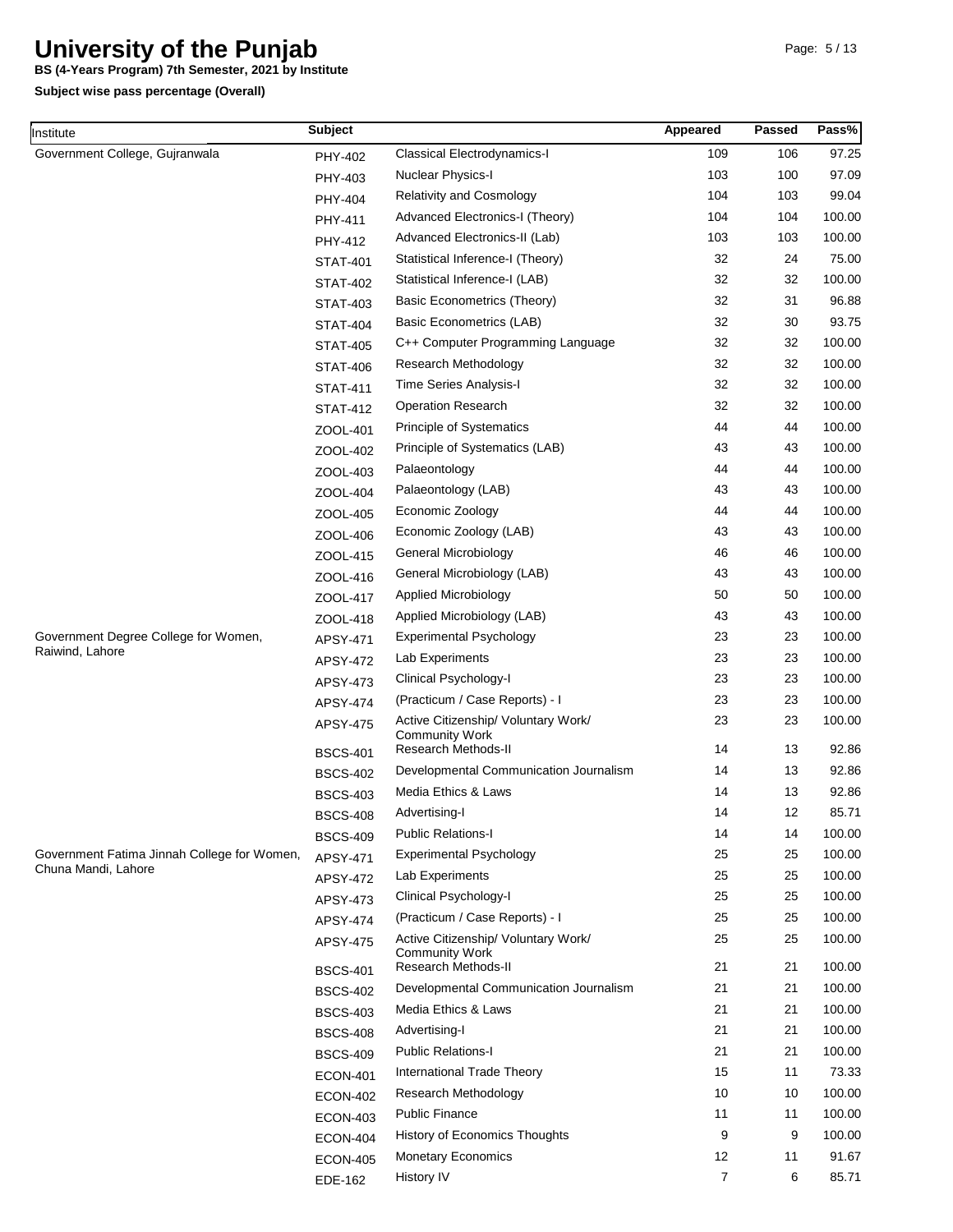**BS (4-Years Program) 7th Semester, 2021 by Institute**

| Institute                                   | <b>Subject</b>  |                                                   | Appeared       | <b>Passed</b>  | Pass%  |
|---------------------------------------------|-----------------|---------------------------------------------------|----------------|----------------|--------|
| Government Fatima Jinnah College for Women, | EDE-323         | School Organization and Management                | $\overline{7}$ | $\overline{7}$ | 100.00 |
| Chuna Mandi, Lahore                         | EDE-327         | <b>Technical Writing and Presentation Skills</b>  | 7              | 7              | 100.00 |
|                                             | EDE-397         | Practice Teaching (Long)-I                        | 7              | 7              | 100.00 |
|                                             | <b>ENG-401</b>  | 20th Century British Literature Poetry &          | 36             | 30             | 83.33  |
|                                             | <b>ENG-402</b>  | Drama<br>20th Century Fiction & Prose             | 37             | 35             | 94.59  |
|                                             | <b>ENG-403</b>  | American Literature                               | 38             | 29             | 76.32  |
|                                             | <b>ENG-404</b>  | South Asian Literature                            | 36             | 34             | 94.44  |
|                                             | <b>ENG-405</b>  | <b>Research Methodology</b>                       | 38             | 16             | 42.11  |
|                                             | GS-401          | Gender, Development and Globalization             | 20             | 20             | 100.00 |
|                                             | GS-402          | Gender and Education                              | 20             | 20             | 100.00 |
|                                             | GS-403          | Gender Project Cycle Management                   | 20             | 20             | 100.00 |
|                                             | GS-404          | Introduction to Statistical Analysis (SPSS)       | 20             | 19             | 95.00  |
|                                             | GS-405          | Gender Issues in Urbanization                     | 20             | 20             | 100.00 |
|                                             | GS-406          | Gender and Crime                                  | 20             | 19             | 95.00  |
|                                             | POL-401         | Methods of Study & Research                       | 6              | 6              | 100.00 |
|                                             | <b>POL-402</b>  | Foreign Policy Analysis                           | 6              | 6              | 100.00 |
|                                             | <b>POL-403</b>  | Public International Law-I                        | 6              | 6              | 100.00 |
|                                             | <b>POL-404</b>  | Foreign Policy of Pakistan                        | 6              | 6              | 100.00 |
|                                             | <b>POL-405</b>  | Diplomacy                                         | 6              | 6              | 100.00 |
|                                             | <b>POL-406</b>  | Foreign Policies of USA and UK                    | 6              | 6              | 100.00 |
| Government Islamia College, Civil Lines,    | ARB-401         | Arabic-VII                                        | 4              | 4              | 100.00 |
| Lahore                                      | <b>BOT-401</b>  | Air Pollution, its Impacts and Control            | 12             | 12             | 100.00 |
|                                             | <b>BOT-402</b>  | Air Pollution, its Impacts and Control (LAB)      | 12             | 12             | 100.00 |
|                                             | <b>BOT-403</b>  | Biohazards, Biosafety, Bioethics                  | 13             | 13             | 100.00 |
|                                             | <b>BOT-404</b>  | Biohazards, Biosafety, Bioethics (LAB)            | 13             | 13             | 100.00 |
|                                             | <b>BOT-405</b>  | Plant Nutrition and soil Fertility                | 13             | 13             | 100.00 |
|                                             | <b>BOT-406</b>  | Plant Nutrition and Soil Fertility (LAB)          | 13             | 8              | 61.54  |
|                                             | <b>BOT-407</b>  | Biodegradation and Bioremediation                 | 8              | 8              | 100.00 |
|                                             | <b>BOT-408</b>  | Biodegradation and Bioremediation (LAB)           | 8              | 8              | 100.00 |
|                                             | <b>CHEM-401</b> | <b>Environmental Chemistry</b>                    | 19             | 19             | 100.00 |
|                                             | <b>CHEM-412</b> | Analytical Chemistry (Sp. Theory-I)               | 19             | 19             | 100.00 |
|                                             | <b>CHEM-413</b> | Analytical Chemistry (Sp. Theory-II)              | 11             | 11             | 100.00 |
|                                             | <b>CHEM-414</b> | Analytical Chemistry (Sp. Practical)              | 11             | 11             | 100.00 |
|                                             | <b>CHEM-415</b> | Applied Chemistry (Sp. Theory-I)                  | 18             | 18             | 100.00 |
|                                             | <b>CHEM-416</b> | Applied Chemistry (Sp. Theory-II)                 | 7              | 7              | 100.00 |
|                                             | <b>CHEM-417</b> | Applied Chemistry (Sp. Practical)                 | $\overline{7}$ | 7              | 100.00 |
|                                             | <b>ECON-401</b> | <b>International Trade Theory</b>                 | 13             | 2              | 15.38  |
|                                             | <b>ECON-402</b> | Research Methodology                              | 11             | 10             | 90.91  |
|                                             | <b>ECON-403</b> | <b>Public Finance</b>                             | 12             | 11             | 91.67  |
|                                             | <b>ECON-404</b> | History of Economics Thoughts                     | 11             | 6              | 54.55  |
|                                             | <b>ECON-405</b> | <b>Monetary Economics</b>                         | 12             | 11             | 91.67  |
|                                             | <b>ENG-401</b>  | 20th Century British Literature Poetry &<br>Drama | 43             | 42             | 97.67  |
|                                             | <b>ENG-402</b>  | 20th Century Fiction & Prose                      | 43             | 42             | 97.67  |
|                                             | <b>ENG-403</b>  | American Literature                               | 43             | 43             | 100.00 |
|                                             | <b>ENG-404</b>  | South Asian Literature                            | 43             | 43             | 100.00 |
|                                             | <b>ENG-405</b>  | Research Methodology                              | 45             | 36             | 80.00  |
|                                             | <b>ISE-401</b>  | Comparative Study of Religions-I                  | 3              | 3              | 100.00 |
|                                             | <b>ISE-402</b>  | <b>Islamic Economics-I</b>                        | 3              | 3              | 100.00 |
|                                             | <b>ISE-403</b>  | History & Priniciples of Tafsir                   | 3              | 3              | 100.00 |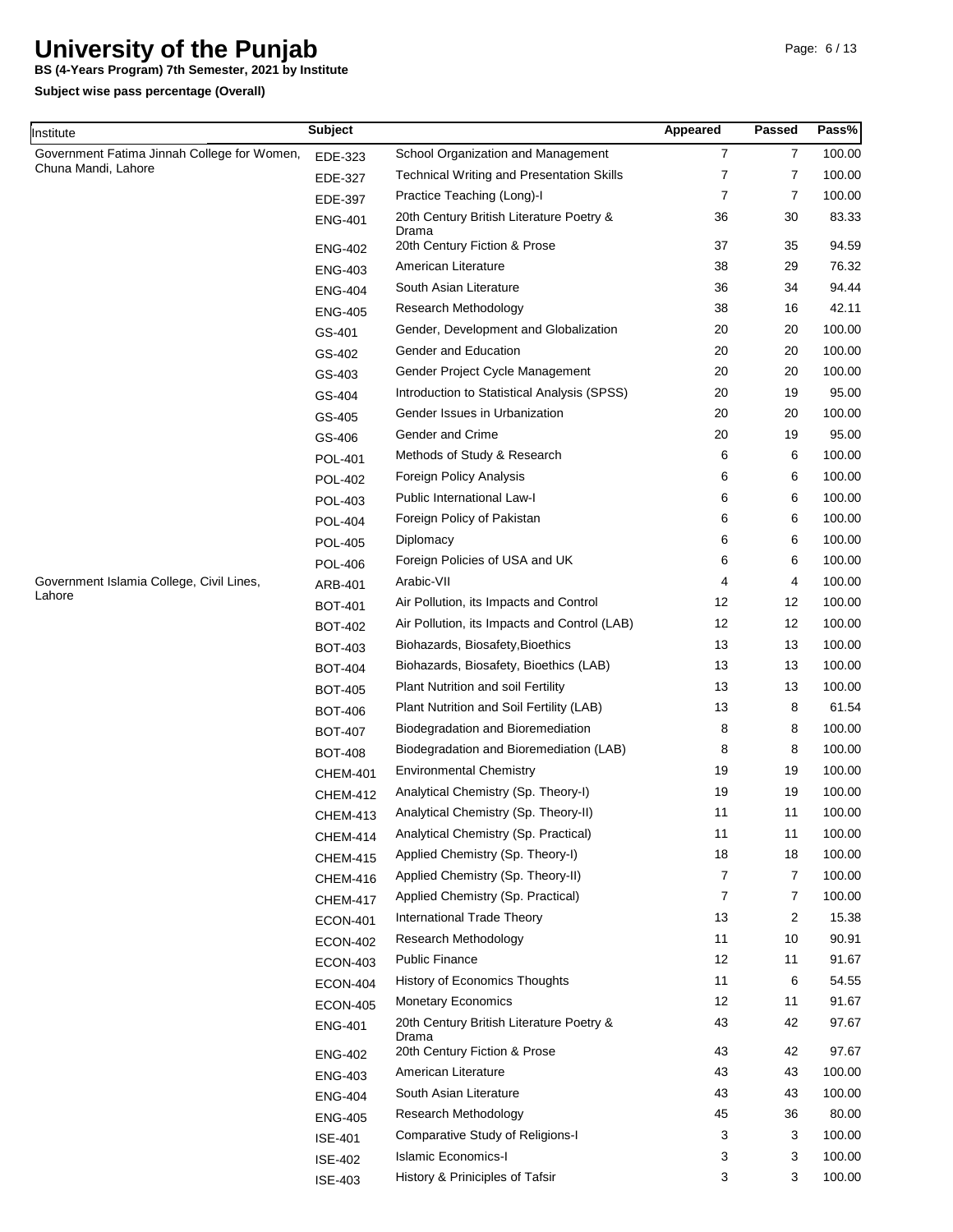**BS (4-Years Program) 7th Semester, 2021 by Institute**

| Institute                                | <b>Subject</b>             |                                                                                                  | Appeared | Passed   | Pass%           |
|------------------------------------------|----------------------------|--------------------------------------------------------------------------------------------------|----------|----------|-----------------|
| Government Islamia College, Civil Lines, | <b>ISE-404</b>             | Modern Tools of Research                                                                         | 3        | 3        | 100.00          |
| Lahore                                   | IT-401                     | Network Management & Administration                                                              | 40       | 39       | 97.50           |
|                                          | IT-402                     | <b>Enterprise Application Development</b>                                                        | 43       | 42       | 97.67           |
|                                          | IT-403                     | Database Administration                                                                          | 41       | 40       | 97.56           |
|                                          | IT-404                     | <b>Project Management</b>                                                                        | 43       | 42       | 97.67           |
|                                          | <b>MATH-401</b>            | Set Theory                                                                                       | 30       | 29       | 96.67           |
|                                          | <b>MATH-402</b>            | <b>Partial Differential Equations</b>                                                            | 32       | 30       | 93.75           |
|                                          | <b>MATH-403</b>            | <b>Numerical Analysis-I</b>                                                                      | 33       | 31       | 93.94           |
|                                          | <b>MATH-407</b>            | <b>Ring Theory</b>                                                                               | 31       | 30       | 96.77           |
|                                          | <b>MATH-413</b>            | Theory of Approximation & Splines-I                                                              | 32       | 30       | 93.75           |
|                                          | PHY-401                    | <b>Statistical Mechanics</b>                                                                     | 14       | 14       | 100.00          |
|                                          | PHY-402                    | <b>Classical Electrodynamics-I</b>                                                               | 28       | 23       | 82.14           |
|                                          | PHY-403                    | Nuclear Physics-I                                                                                | 14       | 14       | 100.00          |
|                                          | <b>PHY-404</b>             | <b>Relativity and Cosmology</b>                                                                  | 16       | 16       | 100.00          |
|                                          | PHY-411                    | Advanced Electronics-I (Theory)                                                                  | 16       | 15       | 93.75           |
|                                          | PHY-412                    | Advanced Electronics-II (Lab)                                                                    | 14       | 14       | 100.00          |
|                                          | <b>POL-401</b>             | Methods of Study & Research                                                                      | 15       | 15       | 100.00          |
|                                          | <b>POL-402</b>             | Foreign Policy Analysis                                                                          | 13       | 13       | 100.00          |
|                                          | POL-403                    | Public International Law-I                                                                       | 14       | 14       | 100.00          |
|                                          | <b>POL-404</b>             | Foreign Policy of Pakistan                                                                       | 13       | 13       | 100.00          |
|                                          | <b>POL-405</b>             | Diplomacy                                                                                        | 13       | 13       | 100.00          |
|                                          | <b>POL-406</b>             | Foreign Policies of USA and UK                                                                   | 13       | 13       | 100.00          |
|                                          | <b>STAT-401</b>            | Statistical Inference-I (Theory)                                                                 | 4        | 4        | 100.00          |
|                                          | <b>STAT-402</b>            | Statistical Inference-I (LAB)                                                                    | 3        | 3        | 100.00          |
|                                          | <b>STAT-403</b>            | Basic Econometrics (Theory)                                                                      | 4        | 4        | 100.00          |
|                                          | <b>STAT-404</b>            | <b>Basic Econometrics (LAB)</b>                                                                  | 3        | 3        | 100.00          |
|                                          | <b>STAT-405</b>            | C++ Computer Programming Language                                                                | 3        | 3        | 100.00          |
|                                          |                            | Research Methodology                                                                             | 4        | 4        | 100.00          |
|                                          | <b>STAT-406</b>            | Time Series Analysis-I                                                                           | 3        | 3        | 100.00          |
|                                          | <b>STAT-411</b>            | Operation Research                                                                               | 3        | 3        | 100.00          |
|                                          | <b>STAT-412</b>            | Principle of Systematics                                                                         | 22       | 20       | 90.91           |
|                                          | ZOOL-401                   | Principle of Systematics (LAB)                                                                   | 22       | 21       | 95.45           |
|                                          | ZOOL-402                   | Palaeontology                                                                                    | 23       | 22       | 95.65           |
|                                          | ZOOL-403                   | Palaeontology (LAB)                                                                              | 22       | 21       | 95.45           |
|                                          | ZOOL-404                   | Economic Zoology                                                                                 | 22       | 21       | 95.45           |
|                                          | ZOOL-405                   | Economic Zoology (LAB)                                                                           | 22       | 21       | 95.45           |
|                                          | ZOOL-406                   | General Microbiology                                                                             | 31       | 28       | 90.32           |
|                                          | ZOOL-415                   | General Microbiology (LAB)                                                                       | 22       | 21       | 95.45           |
|                                          | ZOOL-416                   | Applied Microbiology                                                                             | 31       | 28       | 90.32           |
|                                          | ZOOL-417                   | Applied Microbiology (LAB)                                                                       | 22       | 21       | 95.45           |
| Government M. A. O. College, Lahore      | ZOOL-418                   | <b>Experimental Psychology</b>                                                                   | 38       | 35       | 92.11           |
|                                          | APSY-471                   | Lab Experiments                                                                                  | 37       | 36       | 97.30           |
|                                          | APSY-472                   | Clinical Psychology-I                                                                            | 37       | 31       | 83.78           |
|                                          | APSY-473                   | (Practicum / Case Reports) - I                                                                   | 37       | 36       | 97.30           |
|                                          | APSY-474                   |                                                                                                  |          |          |                 |
|                                          | APSY-475<br><b>BBA-401</b> | Active Citizenship/ Voluntary Work/<br><b>Community Work</b><br><b>Small Business Management</b> | 37<br>38 | 36<br>38 | 97.30<br>100.00 |
|                                          | <b>BBA-402</b>             | Pakistan Economy                                                                                 | 38       | 38       | 100.00          |
|                                          |                            | Mathematics (Advanced)                                                                           | 38       | 35       | 92.11           |
|                                          | <b>BBA-403</b>             | Sales Management                                                                                 | 17       | 17       | 100.00          |
|                                          | <b>BBA-406</b>             | Marketing Research                                                                               | 17       | 17       | 100.00          |
|                                          | <b>BBA-407</b>             |                                                                                                  |          |          |                 |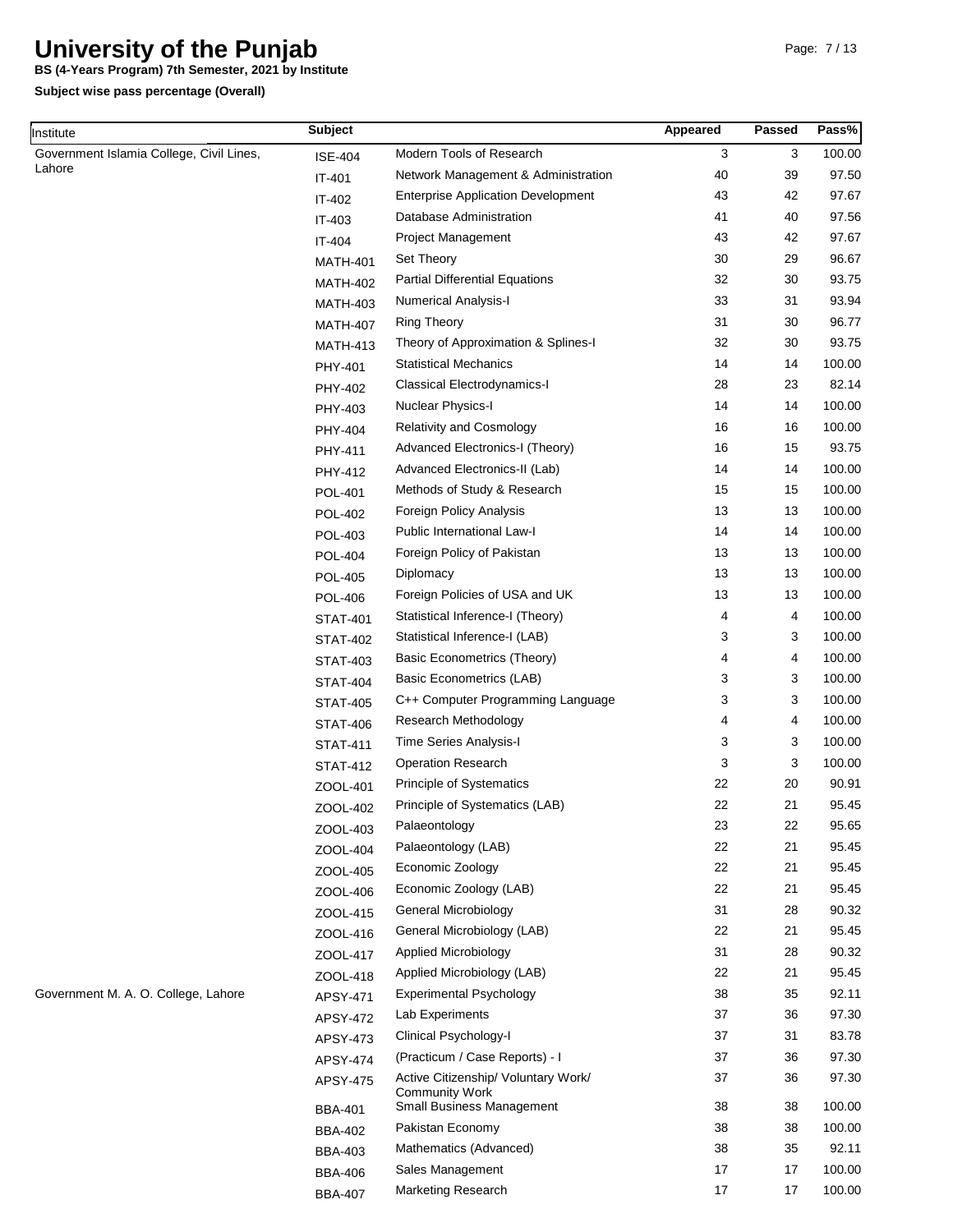**BS (4-Years Program) 7th Semester, 2021 by Institute**

**Subject wise pass percentage (Overall)**

Institute

| nstitute                                                                 | <b>Subject</b>  |                                                   | Appeared   | <b>Passed</b> | Pass%  |
|--------------------------------------------------------------------------|-----------------|---------------------------------------------------|------------|---------------|--------|
| Government M. A. O. College, Lahore                                      | <b>BBA-408</b>  | Strategic Human Resource Management               | 21         | 21            | 100.00 |
|                                                                          | <b>BBA-409</b>  | Organizational Development                        | 21         | 21            | 100.00 |
|                                                                          | <b>BSCS-401</b> | Research Methods-II                               | 43         | 43            | 100.00 |
|                                                                          | <b>BSCS-402</b> | Developmental Communication Journalism            | 30         | 30            | 100.00 |
|                                                                          | <b>BSCS-403</b> | Media Ethics & Laws                               | 30         | 30            | 100.00 |
|                                                                          | <b>BSCS-406</b> | Radio News Reporting and Production               | 30         | 30            | 100.00 |
|                                                                          | <b>BSCS-407</b> | TV News Reporting and Production                  | 30         | 30            | 100.00 |
|                                                                          | <b>CHEM-401</b> | <b>Environmental Chemistry</b>                    | 32         | 32            | 100.00 |
|                                                                          | <b>CHEM-412</b> | Analytical Chemistry (Sp. Theory-I)               | 32         | 32            | 100.00 |
|                                                                          | <b>CHEM-413</b> | Analytical Chemistry (Sp. Theory-II)              | 32         | 31            | 96.88  |
|                                                                          | <b>CHEM-414</b> | Analytical Chemistry (Sp. Practical)              | 32         | 32            | 100.00 |
|                                                                          | <b>CHEM-415</b> | Applied Chemistry (Sp. Theory-I)                  | 12         | 12            | 100.00 |
|                                                                          | <b>COMM-401</b> | Corporate Law                                     | 25         | 25            | 100.00 |
|                                                                          | <b>COMM-402</b> | Human Resource Management                         | 25         | 25            | 100.00 |
|                                                                          | COMM-403        | Insurance & Risk Management                       | 25         | 25            | 100.00 |
|                                                                          | <b>COMM-404</b> | <b>Managerial Economics</b>                       | 25         | 25            | 100.00 |
|                                                                          | <b>COMM-405</b> | <b>Management Accounting</b>                      | 25         | 25            | 100.00 |
|                                                                          | <b>COMM-406</b> | Corporate Finance (Finance Specialization)        | 26         | 26            | 100.00 |
|                                                                          | <b>ECON-401</b> | International Trade Theory                        | 35         | 29            | 82.86  |
|                                                                          | <b>ECON-402</b> | <b>Research Methodology</b>                       | 26         | 25            | 96.15  |
|                                                                          | <b>ECON-403</b> | <b>Public Finance</b>                             | 26         | 26            | 100.00 |
|                                                                          | <b>ECON-404</b> | History of Economics Thoughts                     | 26         | 24            | 92.31  |
|                                                                          | <b>ECON-405</b> | <b>Monetary Economics</b>                         | 26         | 25            | 96.15  |
|                                                                          | <b>ENG-401</b>  | 20th Century British Literature Poetry &<br>Drama | 41         | 38            | 92.68  |
|                                                                          | <b>ENG-402</b>  | 20th Century Fiction & Prose                      | 43         | 43            | 100.00 |
|                                                                          | <b>ENG-403</b>  | American Literature                               | 53         | 53            | 100.00 |
|                                                                          | <b>ENG-404</b>  | South Asian Literature                            | 42         | 42            | 100.00 |
|                                                                          | <b>ENG-405</b>  | <b>Research Methodology</b>                       | 50         | 38            | 76.00  |
|                                                                          | $IT-401$        | Network Management & Administration               | 29         | 28            | 96.55  |
|                                                                          | IT-402          | <b>Enterprise Application Development</b>         | 29         | 28            | 96.55  |
|                                                                          | IT-403          | Database Administration                           | 29         | 28            | 96.55  |
|                                                                          | IT-404          | Project Management                                | 29         | 28            | 96.55  |
|                                                                          | <b>MATH-401</b> | Set Theory                                        | 25         | 24            | 96.00  |
|                                                                          | <b>MATH-402</b> | <b>Partial Differential Equations</b>             | 28         | 23            | 82.14  |
|                                                                          | <b>MATH-403</b> | <b>Numerical Analysis-I</b>                       | 27         | 26            | 96.30  |
|                                                                          | <b>MATH-407</b> | <b>Ring Theory</b>                                | 26         | 25            | 96.15  |
|                                                                          | <b>MATH-413</b> | Theory of Approximation & Splines-I               | 25         | 21            | 84.00  |
|                                                                          | PHY-401         | <b>Statistical Mechanics</b>                      | 22         | 20            | 90.91  |
|                                                                          | PHY-402         | Classical Electrodynamics-I                       | 26         | 24            | 92.31  |
|                                                                          | PHY-403         | Nuclear Physics-I                                 | 22         | 22            | 100.00 |
|                                                                          | PHY-404         | <b>Relativity and Cosmology</b>                   | 22         | 21            | 95.45  |
|                                                                          | PHY-411         | Advanced Electronics-I (Theory)                   | 23         | 23            | 100.00 |
|                                                                          | PHY-412         | Advanced Electronics-II (Lab)                     | 22         | 22            | 100.00 |
| Government Postgraduate College for Women,<br>Satellite Town, Gujranwala | APSY-471        | <b>Experimental Psychology</b>                    | 75         | 75            | 100.00 |
|                                                                          | APSY-472        | Lab Experiments                                   | 75         | 75            | 100.00 |
|                                                                          | APSY-473        | Clinical Psychology-I                             | 75         | 74            | 98.67  |
|                                                                          | APSY-474        | (Practicum / Case Reports) - I                    | 75         | 75            | 100.00 |
|                                                                          | APSY-475        | Active Citizenship/ Voluntary Work/               | ${\bf 75}$ | 75            | 100.00 |

Community Work Arabic-VII

ARB-401

75

74

98.67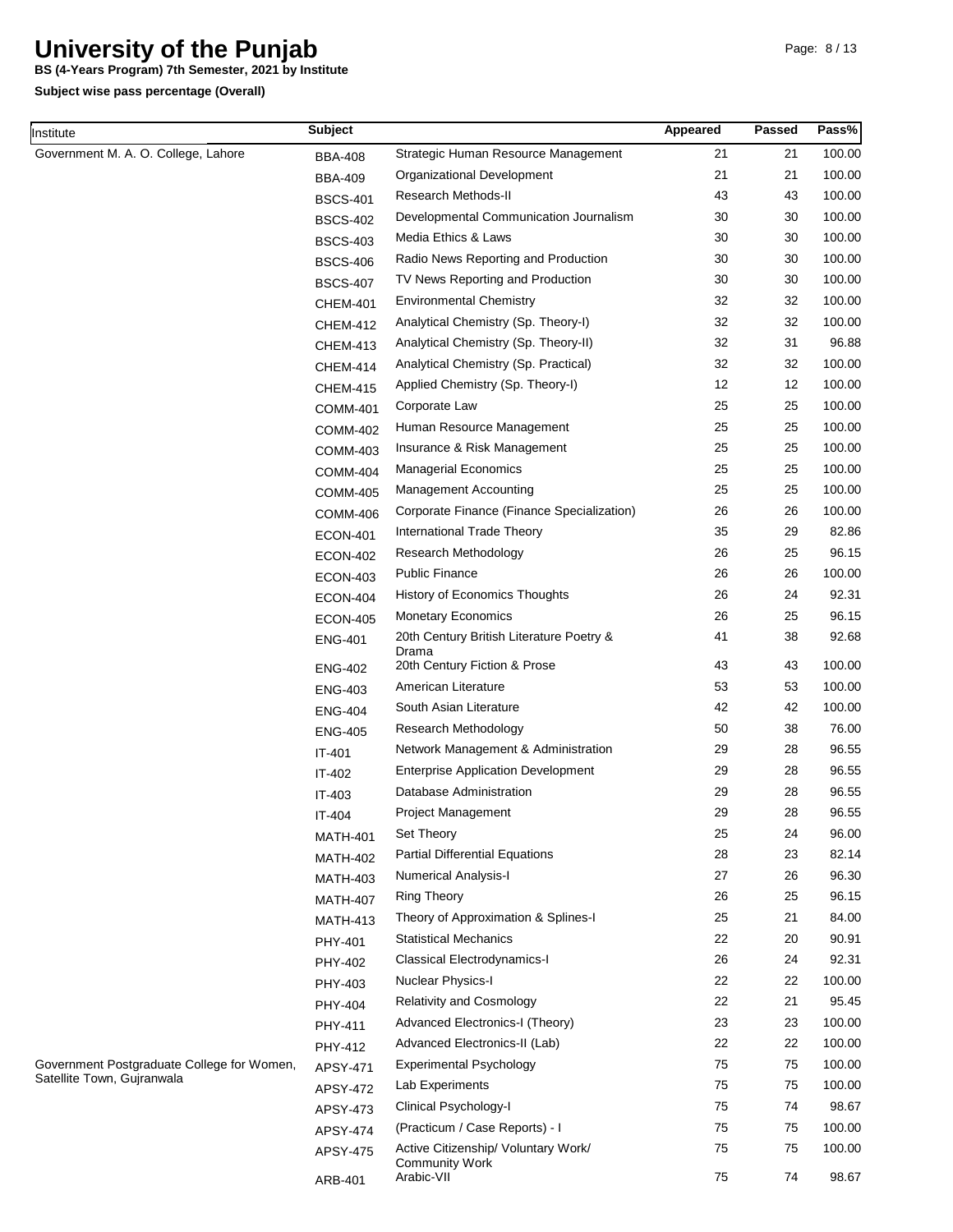**BS (4-Years Program) 7th Semester, 2021 by Institute**

| nstitute                                   | <b>Subject</b>  |                                                                | Appeared | <b>Passed</b> | Pass%  |
|--------------------------------------------|-----------------|----------------------------------------------------------------|----------|---------------|--------|
| Government Postgraduate College for Women, | <b>BOT-401</b>  | Air Pollution, its Impacts and Control                         | 91       | 91            | 100.00 |
| Satellite Town, Gujranwala                 | <b>BOT-402</b>  | Air Pollution, its Impacts and Control (LAB)                   | 91       | 91            | 100.00 |
|                                            | <b>BOT-403</b>  | Biohazards, Biosafety, Bioethics                               | 91       | 91            | 100.00 |
|                                            | <b>BOT-404</b>  | Biohazards, Biosafety, Bioethics (LAB)                         | 91       | 91            | 100.00 |
|                                            | <b>BOT-405</b>  | Plant Nutrition and soil Fertility                             | 91       | 91            | 100.00 |
|                                            | <b>BOT-406</b>  | Plant Nutrition and Soil Fertility (LAB)                       | 91       | 91            | 100.00 |
|                                            | <b>BOT-407</b>  | Biodegradation and Bioremediation                              | 91       | 91            | 100.00 |
|                                            | <b>BOT-408</b>  | Biodegradation and Bioremediation (LAB)                        | 91       | 91            | 100.00 |
|                                            | <b>CHEM-401</b> | <b>Environmental Chemistry</b>                                 | 79       | 79            | 100.00 |
|                                            | <b>CHEM-403</b> | Physical Chemistry (Sp. Theory-I)                              | 79       | 79            | 100.00 |
|                                            | <b>CHEM-406</b> | Inorganic Chemistry (Sp. Theory-I)                             | 79       | 79            | 100.00 |
|                                            | <b>CHEM-407</b> | Inorganic Chemistry (Sp. Theory-II)                            | 79       | 79            | 100.00 |
|                                            | <b>CHEM-408</b> | Inorganic Chemistry (Sp. Practical)                            | 79       | 79            | 100.00 |
|                                            | <b>ECON-401</b> | International Trade Theory                                     | 70       | 52            | 74.29  |
|                                            | <b>ECON-402</b> | Research Methodology                                           | 71       | 71            | 100.00 |
|                                            | <b>ECON-403</b> | <b>Public Finance</b>                                          | 72       | 72            | 100.00 |
|                                            | <b>ECON-404</b> | <b>History of Economics Thoughts</b>                           | 70       | 68            | 97.14  |
|                                            | <b>ECON-405</b> | <b>Monetary Economics</b>                                      | 70       | 68            | 97.14  |
|                                            | EDE-170         | Sociology IV                                                   | 85       | 85            | 100.00 |
|                                            | EDE-323         | School Organization and Management                             | 85       | 85            | 100.00 |
|                                            | EDE-327         | <b>Technical Writing and Presentation Skills</b>               | 85       | 85            | 100.00 |
|                                            | EDE-397         | Practice Teaching (Long)-I                                     | 85       | 85            | 100.00 |
|                                            | EDU-402         | Contemporary Issues and Trends in                              | 4        |               | .00    |
|                                            | <b>ENG-401</b>  | Education<br>20th Century British Literature Poetry &<br>Drama | 73       | 72            | 98.63  |
|                                            | <b>ENG-402</b>  | 20th Century Fiction & Prose                                   | 72       | 71            | 98.61  |
|                                            | <b>ENG-403</b>  | American Literature                                            | 74       | 73            | 98.65  |
|                                            | <b>ENG-404</b>  | South Asian Literature                                         | 72       | 71            | 98.61  |
|                                            | <b>ENG-405</b>  | <b>Research Methodology</b>                                    | 72       | 63            | 87.50  |
|                                            | <b>ISE-401</b>  | Comparative Study of Religions-I                               | 75       | 74            | 98.67  |
|                                            | <b>ISE-402</b>  | <b>Islamic Economics-I</b>                                     | 75       | 74            | 98.67  |
|                                            | <b>ISE-403</b>  | History & Priniciples of Tafsir                                | 75       | 74            | 98.67  |
|                                            | <b>ISE-404</b>  | Modern Tools of Research                                       | 75       | 74            | 98.67  |
|                                            | IT-401          | Network Management & Administration                            | 88       | 86            | 97.73  |
|                                            | IT-402          | <b>Enterprise Application Development</b>                      | 88       | 87            | 98.86  |
|                                            | IT-403          | Database Administration                                        | 88       | 87            | 98.86  |
|                                            | IT-404          | Project Management                                             | 88       | 87            | 98.86  |
|                                            | <b>MATH-401</b> | Set Theory                                                     | 94       | 89            | 94.68  |
|                                            | <b>MATH-402</b> | <b>Partial Differential Equations</b>                          | 96       | 92            | 95.83  |
|                                            | <b>MATH-403</b> | <b>Numerical Analysis-I</b>                                    | 95       | 91            | 95.79  |
|                                            | <b>MATH-407</b> | <b>Ring Theory</b>                                             | 95       | 95            | 100.00 |
|                                            | <b>MATH-408</b> | Number Theory-I                                                | 95       | 95            | 100.00 |
|                                            | PHY-401         | <b>Statistical Mechanics</b>                                   | 38       | 38            | 100.00 |
|                                            | PHY-402         | <b>Classical Electrodynamics-I</b>                             | 39       | 39            | 100.00 |
|                                            | PHY-403         | Nuclear Physics-I                                              | 38       | 38            | 100.00 |
|                                            | PHY-404         | <b>Relativity and Cosmology</b>                                | 38       | 38            | 100.00 |
|                                            | PHY-419         | Solid State Physics-I                                          | 38       | 38            | 100.00 |
|                                            | PHY-421         | Solid State Physics-II                                         | 38       | 38            | 100.00 |
|                                            | ZOOL-401        | Principle of Systematics                                       | 82       | 79            | 96.34  |
|                                            | ZOOL-402        | Principle of Systematics (LAB)                                 | 82       | 80            | 97.56  |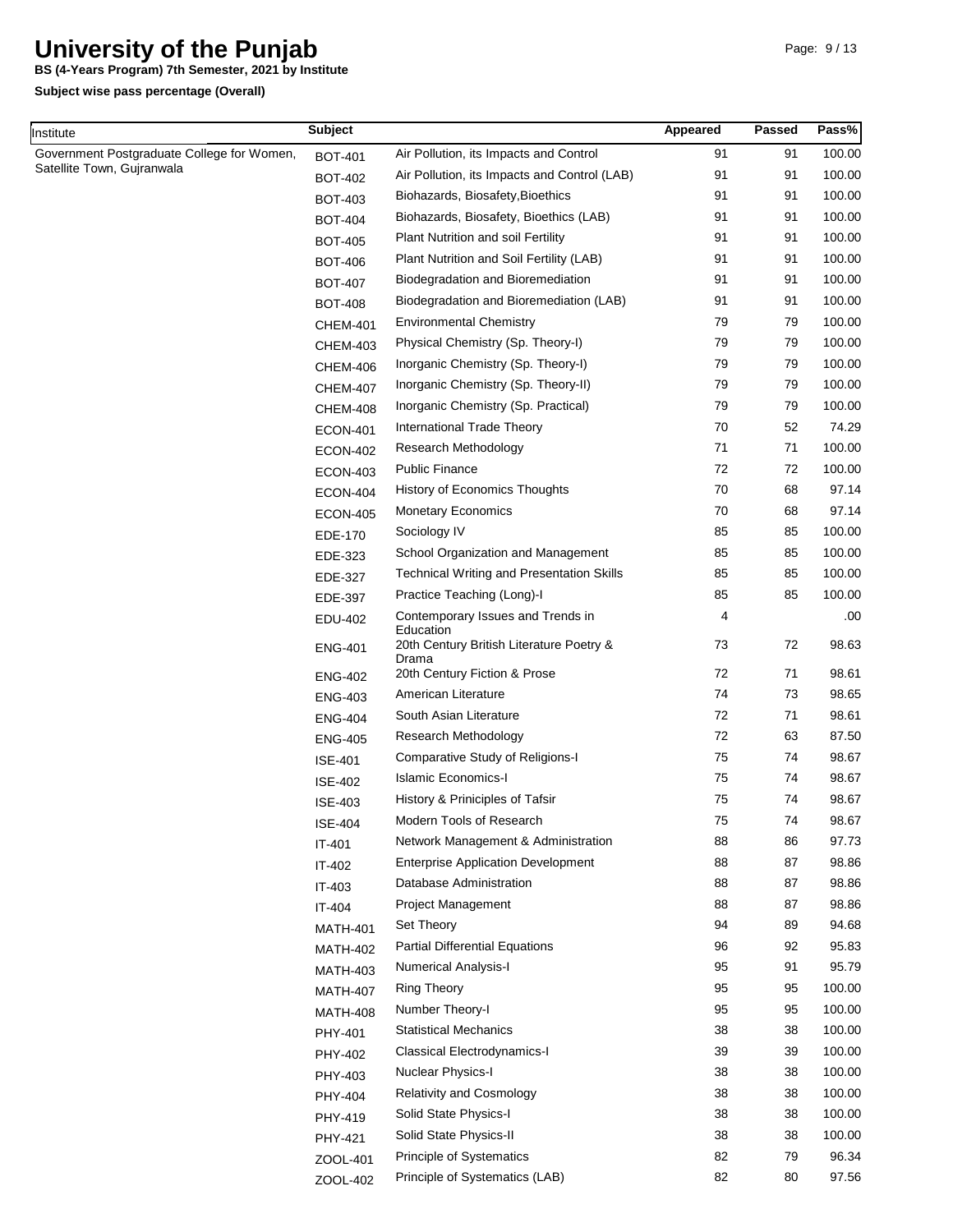**BS (4-Years Program) 7th Semester, 2021 by Institute**

| Institute                                  | <b>Subject</b>  |                                           | Appeared | Passed | Pass%  |
|--------------------------------------------|-----------------|-------------------------------------------|----------|--------|--------|
| Government Postgraduate College for Women, | ZOOL-403        | Palaeontology                             | 82       | 81     | 98.78  |
| Satellite Town, Gujranwala                 | ZOOL-404        | Palaeontology (LAB)                       | 82       | 81     | 98.78  |
|                                            | ZOOL-405        | Economic Zoology                          | 82       | 81     | 98.78  |
|                                            | ZOOL-406        | Economic Zoology (LAB)                    | 82       | 81     | 98.78  |
|                                            | ZOOL-415        | General Microbiology                      | 84       | 83     | 98.81  |
|                                            | ZOOL-416        | General Microbiology (LAB)                | 82       | 81     | 98.78  |
|                                            | ZOOL-417        | Applied Microbiology                      | 82       | 81     | 98.78  |
|                                            | ZOOL-418        | Applied Microbiology (LAB)                | 82       | 81     | 98.78  |
| Government Postgraduate College, Gojra     | <b>ECON-401</b> | <b>International Trade Theory</b>         | 37       | 18     | 48.65  |
|                                            | <b>ECON-402</b> | Research Methodology                      | 34       | 31     | 91.18  |
|                                            | <b>ECON-403</b> | <b>Public Finance</b>                     | 36       | 33     | 91.67  |
|                                            | <b>ECON-404</b> | <b>History of Economics Thoughts</b>      | 34       | 15     | 44.12  |
|                                            | <b>ECON-405</b> | <b>Monetary Economics</b>                 | 34       | 21     | 61.76  |
|                                            | <b>ENG-401</b>  | 20th Century British Literature Poetry &  | 42       | 41     | 97.62  |
|                                            |                 | Drama<br>20th Century Fiction & Prose     | 42       | 42     | 100.00 |
|                                            | <b>ENG-402</b>  | American Literature                       | 45       | 44     | 97.78  |
|                                            | <b>ENG-403</b>  | South Asian Literature                    | 42       | 42     | 100.00 |
|                                            | <b>ENG-404</b>  | <b>Research Methodology</b>               | 43       | 38     | 88.37  |
|                                            | <b>ENG-405</b>  |                                           | 34       | 33     | 97.06  |
|                                            | IT-401          | Network Management & Administration       |          |        |        |
|                                            | IT-402          | <b>Enterprise Application Development</b> | 34       | 33     | 97.06  |
|                                            | IT-403          | Database Administration                   | 34       | 33     | 97.06  |
|                                            | IT-404          | <b>Project Management</b>                 | 34       | 33     | 97.06  |
|                                            | <b>MATH-401</b> | Set Theory                                | 39       | 37     | 94.87  |
|                                            | <b>MATH-402</b> | <b>Partial Differential Equations</b>     | 40       | 32     | 80.00  |
|                                            | <b>MATH-403</b> | <b>Numerical Analysis-I</b>               | 39       | 36     | 92.31  |
|                                            | <b>MATH-404</b> | <b>Mathematical Statistics-I</b>          | 3        | 3      | 100.00 |
|                                            | <b>MATH-407</b> | <b>Ring Theory</b>                        | 39       | 36     | 92.31  |
|                                            | <b>MATH-412</b> | <b>Operations Research-I</b>              | 39       | 39     | 100.00 |
|                                            | PHY-401         | <b>Statistical Mechanics</b>              | 40       | 40     | 100.00 |
|                                            | PHY-402         | Classical Electrodynamics-I               | 44       | 44     | 100.00 |
|                                            | PHY-403         | Nuclear Physics-I                         | 38       | 37     | 97.37  |
|                                            | PHY-404         | <b>Relativity and Cosmology</b>           | 39       | 38     | 97.44  |
|                                            | PHY-411         | Advanced Electronics-I (Theory)           | 38       | 38     | 100.00 |
|                                            | PHY-412         | Advanced Electronics-II (Lab)             | 38       | 38     | 100.00 |
|                                            | ZOOL-401        | Principle of Systematics                  | 35       | 35     | 100.00 |
|                                            | ZOOL-402        | Principle of Systematics (LAB)            | 35       | 35     | 100.00 |
|                                            | ZOOL-403        | Palaeontology                             | 35       | 34     | 97.14  |
|                                            | ZOOL-404        | Palaeontology (LAB)                       | 35       | 35     | 100.00 |
|                                            | ZOOL-405        | Economic Zoology                          | 35       | 35     | 100.00 |
|                                            | ZOOL-406        | Economic Zoology (LAB)                    | 35       | 35     | 100.00 |
|                                            | ZOOL-415        | General Microbiology                      | 37       | 36     | 97.30  |
|                                            | ZOOL-416        | General Microbiology (LAB)                | 35       | 35     | 100.00 |
|                                            | ZOOL-417        | Applied Microbiology                      | 36       | 35     | 97.22  |
|                                            | ZOOL-418        | Applied Microbiology (LAB)                | 35       | 35     | 100.00 |
| Government Postgraduate College,           | <b>CHEM-401</b> | <b>Environmental Chemistry</b>            | 38       | 38     | 100.00 |
| Sheikhupura                                | <b>CHEM-412</b> | Analytical Chemistry (Sp. Theory-I)       | 38       | 38     | 100.00 |
|                                            | <b>CHEM-413</b> | Analytical Chemistry (Sp. Theory-II)      | 38       | 38     | 100.00 |
|                                            | <b>CHEM-414</b> | Analytical Chemistry (Sp. Practical)      | 38       | 38     | 100.00 |
|                                            | <b>CHEM-415</b> | Applied Chemistry (Sp. Theory-I)          | 38       | 38     | 100.00 |
|                                            | IT-401          | Network Management & Administration       | 34       | 34     | 100.00 |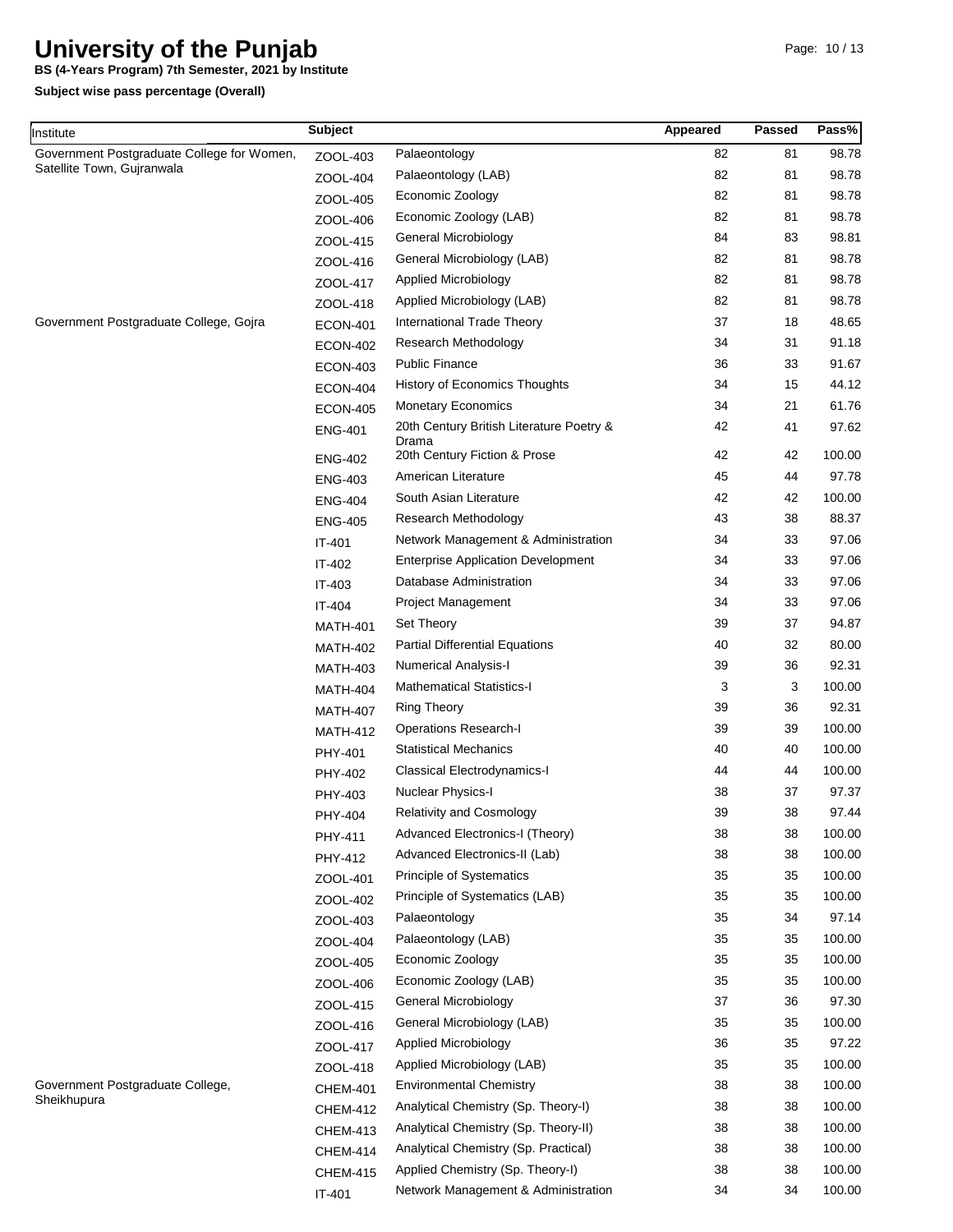**BS (4-Years Program) 7th Semester, 2021 by Institute**

| Institute                             | <b>Subject</b>  |                                              | Appeared | Passed | Pass%  |
|---------------------------------------|-----------------|----------------------------------------------|----------|--------|--------|
| Government Postgraduate College,      | IT-402          | <b>Enterprise Application Development</b>    | 34       | 34     | 100.00 |
| Sheikhupura                           | IT-403          | Database Administration                      | 34       | 34     | 100.00 |
|                                       | IT-404          | <b>Project Management</b>                    | 34       | 34     | 100.00 |
|                                       | <b>MATH-401</b> | Set Theory                                   | 42       | 42     | 100.00 |
|                                       | <b>MATH-402</b> | <b>Partial Differential Equations</b>        | 42       | 40     | 95.24  |
|                                       | <b>MATH-403</b> | <b>Numerical Analysis-I</b>                  | 42       | 42     | 100.00 |
|                                       | <b>MATH-407</b> | <b>Ring Theory</b>                           | 42       | 40     | 95.24  |
|                                       | <b>MATH-412</b> | <b>Operations Research-I</b>                 | 42       | 42     | 100.00 |
|                                       | PHY-401         | <b>Statistical Mechanics</b>                 | 36       | 35     | 97.22  |
|                                       | <b>PHY-402</b>  | <b>Classical Electrodynamics-I</b>           | 37       | 37     | 100.00 |
|                                       | PHY-403         | Nuclear Physics-I                            | 36       | 36     | 100.00 |
|                                       | PHY-404         | <b>Relativity and Cosmology</b>              | 36       | 36     | 100.00 |
|                                       | PHY-419         | Solid State Physics-I                        | 36       | 36     | 100.00 |
|                                       | PHY-421         | Solid State Physics-II                       | 36       | 36     | 100.00 |
|                                       | ZOOL-401        | Principle of Systematics                     | 38       | 38     | 100.00 |
|                                       | ZOOL-402        | Principle of Systematics (LAB)               | 38       | 38     | 100.00 |
|                                       | ZOOL-403        | Palaeontology                                | 38       | 38     | 100.00 |
|                                       | ZOOL-404        | Palaeontology (LAB)                          | 38       | 38     | 100.00 |
|                                       | ZOOL-405        | Economic Zoology                             | 38       | 38     | 100.00 |
|                                       | ZOOL-406        | Economic Zoology (LAB)                       | 38       | 38     | 100.00 |
|                                       | ZOOL-415        | General Microbiology                         | 39       | 39     | 100.00 |
|                                       | ZOOL-416        | General Microbiology (LAB)                   | 38       | 38     | 100.00 |
|                                       | ZOOL-417        | <b>Applied Microbiology</b>                  | 41       | 41     | 100.00 |
|                                       | ZOOL-418        | Applied Microbiology (LAB)                   | 38       | 38     | 100.00 |
| Government Queen Mary College, Lahore | <b>BOT-401</b>  | Air Pollution, its Impacts and Control       | 19       | 19     | 100.00 |
|                                       | <b>BOT-402</b>  | Air Pollution, its Impacts and Control (LAB) | 19       | 19     | 100.00 |
|                                       | <b>BOT-403</b>  | Biohazards, Biosafety, Bioethics             | 19       | 19     | 100.00 |
|                                       | <b>BOT-404</b>  | Biohazards, Biosafety, Bioethics (LAB)       | 19       | 19     | 100.00 |
|                                       | <b>BOT-405</b>  | Plant Nutrition and soil Fertility           | 19       | 19     | 100.00 |
|                                       | <b>BOT-406</b>  | Plant Nutrition and Soil Fertility (LAB)     | 19       | 19     | 100.00 |
|                                       | <b>BOT-407</b>  | Biodegradation and Bioremediation            | 19       | 19     | 100.00 |
|                                       | <b>BOT-408</b>  | Biodegradation and Bioremediation (LAB)      | 19       | 19     | 100.00 |
|                                       | <b>BSCS-401</b> | Research Methods-II                          | 30       | 30     | 100.00 |
|                                       | <b>BSCS-402</b> | Developmental Communication Journalism       | 30       | 30     | 100.00 |
|                                       | <b>BSCS-403</b> | Media Ethics & Laws                          | 30       | 30     | 100.00 |
|                                       | <b>BSCS-406</b> | Radio News Reporting and Production          | 14       | 14     | 100.00 |
|                                       | <b>BSCS-407</b> | TV News Reporting and Production             | 14       | 14     | 100.00 |
|                                       | <b>BSCS-408</b> | Advertising-I                                | 16       | 16     | 100.00 |
|                                       | <b>BSCS-409</b> | Public Relations-I                           | 16       | 16     | 100.00 |
|                                       | <b>CHEM-401</b> | <b>Environmental Chemistry</b>               | 29       | 29     | 100.00 |
|                                       | <b>CHEM-403</b> | Physical Chemistry (Sp. Theory-I)            | 15       | 15     | 100.00 |
|                                       | <b>CHEM-404</b> | Physical Chemistry (Sp. Theory-II)           | 10       | 10     | 100.00 |
|                                       | <b>CHEM-405</b> | Physical Chemistry (Sp. Practical)           | 10       | 10     | 100.00 |
|                                       | <b>CHEM-412</b> | Analytical Chemistry (Sp. Theory-I)          | 16       | 16     | 100.00 |
|                                       | <b>CHEM-413</b> | Analytical Chemistry (Sp. Theory-II)         | 16       | 16     | 100.00 |
|                                       | <b>CHEM-414</b> | Analytical Chemistry (Sp. Practical)         | 16       | 16     | 100.00 |
|                                       | <b>CHEM-418</b> | Bio Chemistry (Sp. Theory-I)                 | 4        | 4      | 100.00 |
|                                       | <b>CHEM-419</b> | Bio Chemistry (Sp. Theory-II)                | 3        | 3      | 100.00 |
|                                       | <b>CHEM-421</b> | Bio Chemistry (Sp. Practical)                | 3        | 3      | 100.00 |
|                                       | <b>MATH-401</b> | Set Theory                                   | 34       | 28     | 82.35  |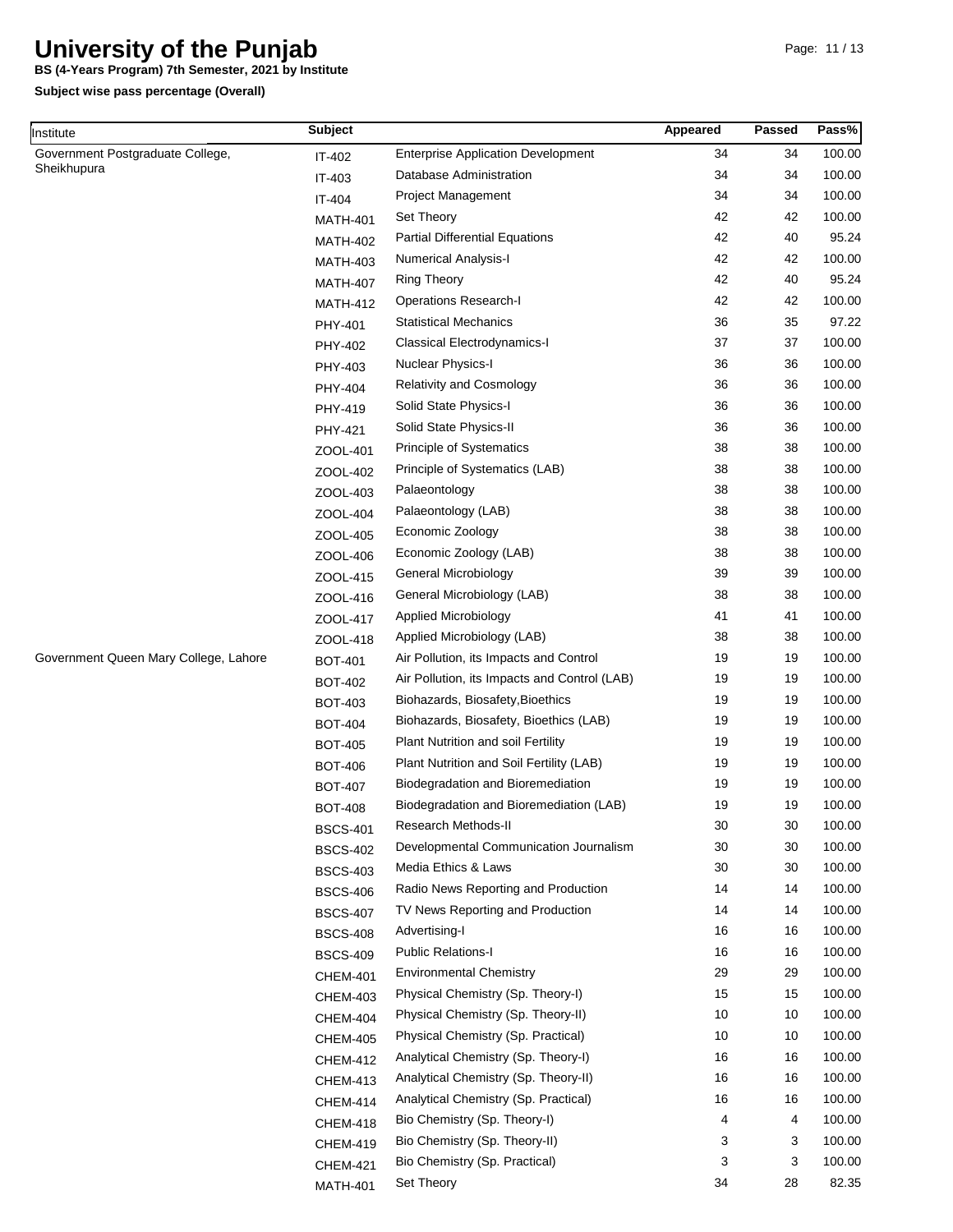**BS (4-Years Program) 7th Semester, 2021 by Institute**

| Institute                              | <b>Subject</b>  |                                                              | Appeared | Passed | Pass%  |
|----------------------------------------|-----------------|--------------------------------------------------------------|----------|--------|--------|
| Government Queen Mary College, Lahore  | <b>MATH-402</b> | <b>Partial Differential Equations</b>                        | 34       | 34     | 100.00 |
|                                        | MATH-403        | <b>Numerical Analysis-I</b>                                  | 35       | 35     | 100.00 |
|                                        | <b>MATH-404</b> | <b>Mathematical Statistics-I</b>                             | 35       | 35     | 100.00 |
|                                        | <b>MATH-412</b> | <b>Operations Research-I</b>                                 | 34       | 34     | 100.00 |
|                                        | PHY-401         | <b>Statistical Mechanics</b>                                 | 27       | 27     | 100.00 |
|                                        | PHY-402         | Classical Electrodynamics-I                                  | 29       | 28     | 96.55  |
|                                        | PHY-403         | Nuclear Physics-I                                            | 26       | 23     | 88.46  |
|                                        | PHY-404         | <b>Relativity and Cosmology</b>                              | 28       | 25     | 89.29  |
|                                        | PHY-407         | Particle Physics-I                                           | 9        | 9      | 100.00 |
|                                        | PHY-408         | Particle Physics-II                                          | 10       | 9      | 90.00  |
|                                        | PHY-411         | Advanced Electronics-I (Theory)                              | 17       | 17     | 100.00 |
|                                        | PHY-412         | Advanced Electronics-II (Lab)                                | 17       | 17     | 100.00 |
|                                        | ZOOL-401        | <b>Principle of Systematics</b>                              | 18       | 18     | 100.00 |
|                                        | ZOOL-402        | Principle of Systematics (LAB)                               | 18       | 18     | 100.00 |
|                                        | ZOOL-403        | Palaeontology                                                | 18       | 18     | 100.00 |
|                                        | ZOOL-404        | Palaeontology (LAB)                                          | 18       | 18     | 100.00 |
|                                        | ZOOL-405        | Economic Zoology                                             | 18       | 18     | 100.00 |
|                                        | ZOOL-406        | Economic Zoology (LAB)                                       | 18       | 18     | 100.00 |
|                                        | ZOOL-415        | General Microbiology                                         | 20       | 20     | 100.00 |
|                                        | ZOOL-416        | General Microbiology (LAB)                                   | 18       | 18     | 100.00 |
|                                        | ZOOL-417        | Applied Microbiology                                         | 18       | 18     | 100.00 |
|                                        | ZOOL-418        | Applied Microbiology (LAB)                                   | 18       | 18     | 100.00 |
| Government Vigar-un-Nisa Post Graduate | APSY-471        | <b>Experimental Psychology</b>                               | 31       | 31     | 100.00 |
| College for Women, Rawalpindi          | <b>APSY-472</b> | Lab Experiments                                              | 31       | 31     | 100.00 |
|                                        | APSY-473        | Clinical Psychology-I                                        | 31       | 31     | 100.00 |
|                                        | APSY-474        | (Practicum / Case Reports) - I                               | 31       | 31     | 100.00 |
|                                        | APSY-475        | Active Citizenship/ Voluntary Work/<br><b>Community Work</b> | 31       | 31     | 100.00 |
|                                        | ARB-401         | Arabic-VII                                                   | 21       | 21     | 100.00 |
|                                        | <b>BOT-401</b>  | Air Pollution, its Impacts and Control                       | 28       | 28     | 100.00 |
|                                        | <b>BOT-402</b>  | Air Pollution, its Impacts and Control (LAB)                 | 28       | 28     | 100.00 |
|                                        | <b>BOT-403</b>  | Biohazards, Biosafety, Bioethics                             | 28       | 28     | 100.00 |
|                                        | <b>BOT-404</b>  | Biohazards, Biosafety, Bioethics (LAB)                       | 28       | 28     | 100.00 |
|                                        | <b>BOT-405</b>  | <b>Plant Nutrition and soil Fertility</b>                    | 28       | 28     | 100.00 |
|                                        | <b>BOT-406</b>  | Plant Nutrition and Soil Fertility (LAB)                     | 28       | 28     | 100.00 |
|                                        | <b>BOT-407</b>  | Biodegradation and Bioremediation                            | 28       | 28     | 100.00 |
|                                        | <b>BOT-408</b>  | Biodegradation and Bioremediation (LAB)                      | 28       | 28     | 100.00 |
|                                        | <b>CHEM-401</b> | <b>Environmental Chemistry</b>                               | 42       | 41     | 97.62  |
|                                        | <b>CHEM-406</b> | Inorganic Chemistry (Sp. Theory-I)                           | 20       | 20     | 100.00 |
|                                        | <b>CHEM-407</b> | Inorganic Chemistry (Sp. Theory-II)                          | 20       | 20     | 100.00 |
|                                        | <b>CHEM-408</b> | Inorganic Chemistry (Sp. Practical)                          | 20       | 20     | 100.00 |
|                                        | <b>CHEM-409</b> | Organic Chemistry (Sp. Theory-I)                             | 22       | 21     | 95.45  |
|                                        | <b>CHEM-410</b> | Organic Chemistry (Sp. Theory-II)                            | 22       | 22     | 100.00 |
|                                        | <b>CHEM-411</b> | Organic Chemistry (Sp. Practical)                            | 22       | 22     | 100.00 |
|                                        | <b>CHEM-415</b> | Applied Chemistry (Sp. Theory-I)                             | 42       | 42     | 100.00 |
|                                        | EDE-170         | Sociology IV                                                 | 13       | 13     | 100.00 |
|                                        | EDE-323         | School Organization and Management                           | 13       | 13     | 100.00 |
|                                        | EDE-327         | <b>Technical Writing and Presentation Skills</b>             | 13       | 13     | 100.00 |
|                                        | EDE-397         | Practice Teaching (Long)-I                                   | 13       | 13     | 100.00 |
|                                        | <b>ENG-401</b>  | 20th Century British Literature Poetry &<br>Drama            | 38       | 38     | 100.00 |